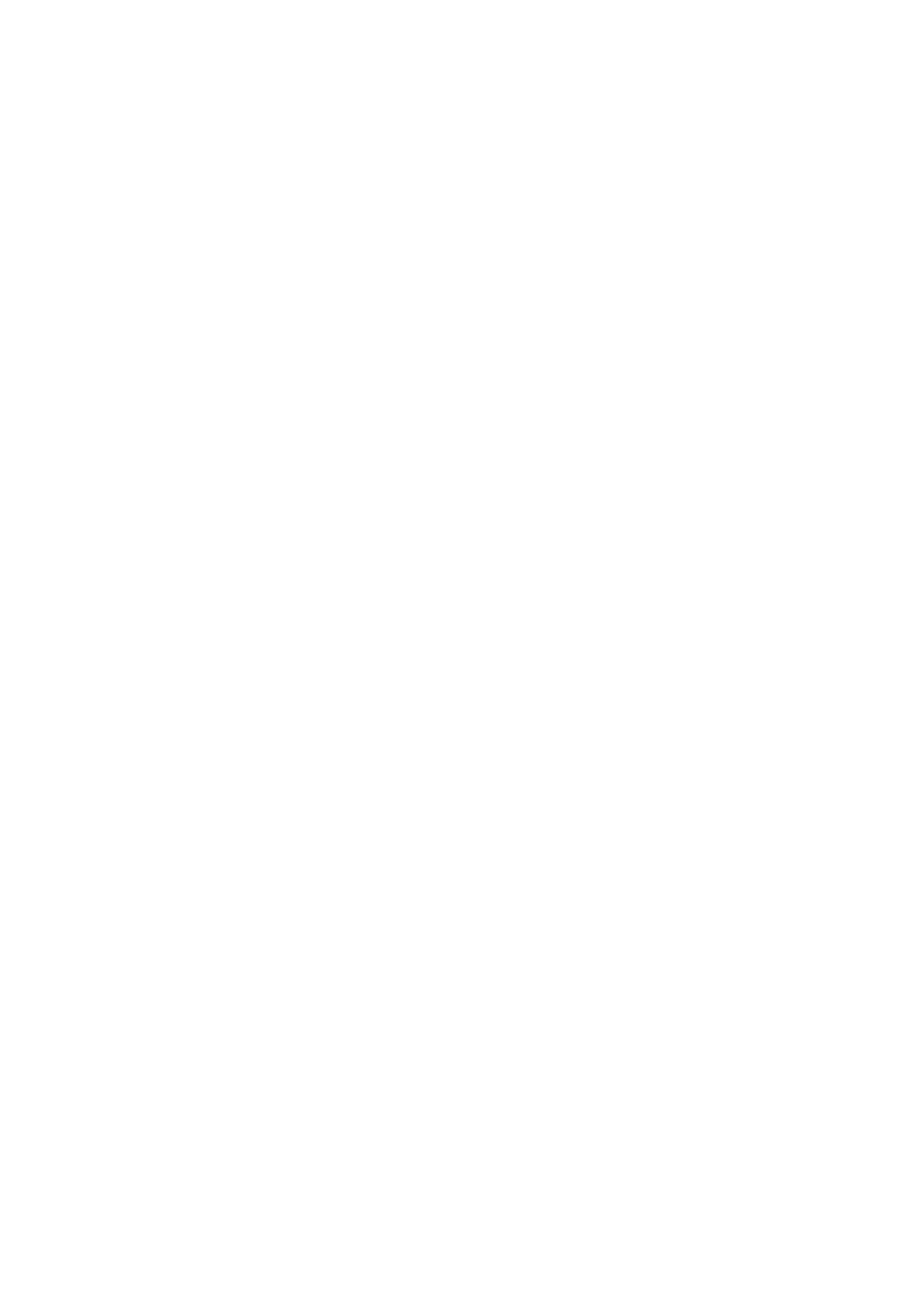# **INTER-UNIVERSITY COUNCIL FOR EAST AFRICA**



# **BENCHMARKS FOR MEDICINE AND DENTISTRY PROGRAMMES**

**DECEMBER 2017**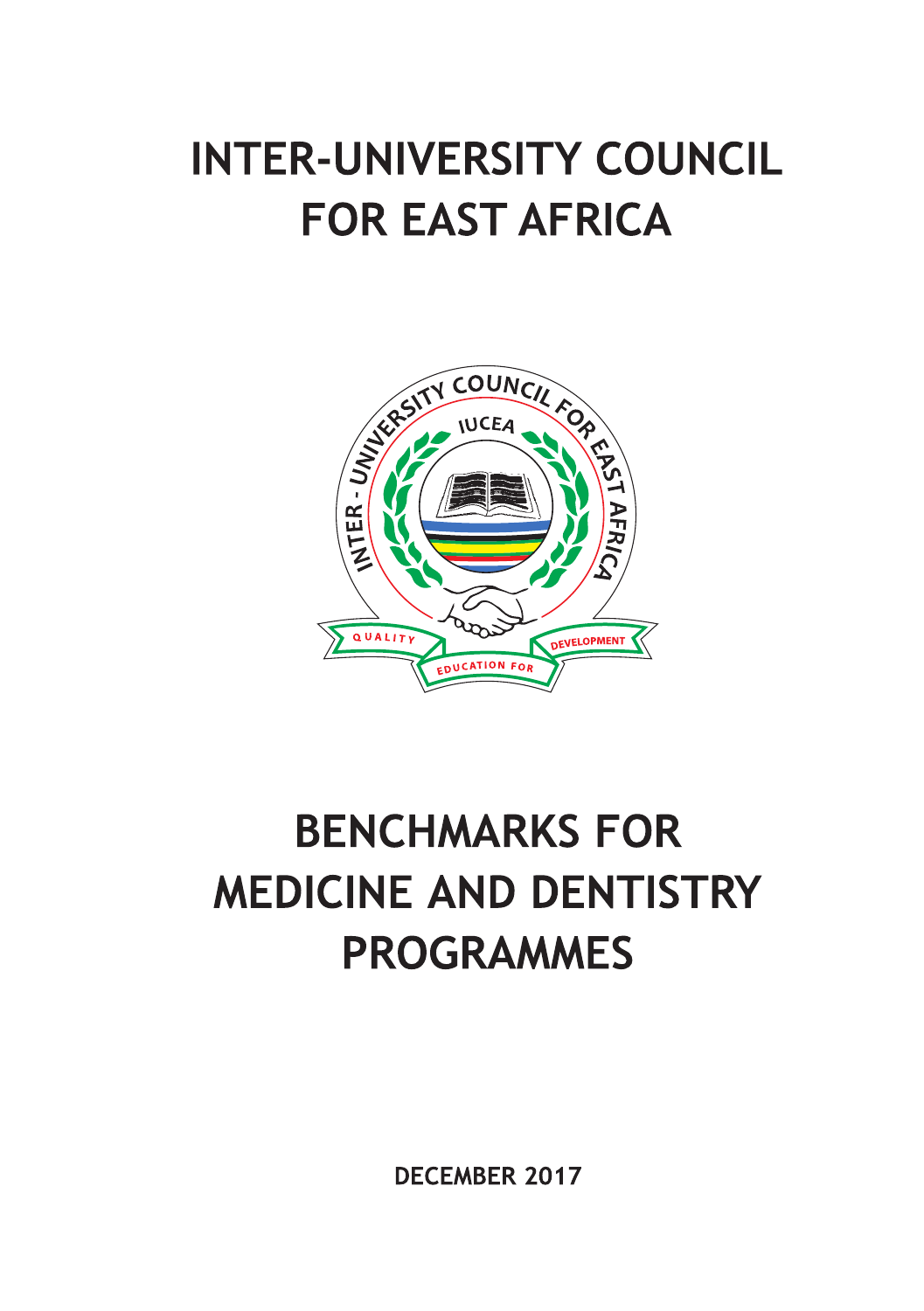#### **© The Inter-University Council for East Africa 2017**

All rights reserved. No part of this publication may be reproduced, stored in a retrieval system, or transmitted in any form or by any means, electronic, mechanical, photocopying, recording or otherwise without prior written permission from the copyright holders.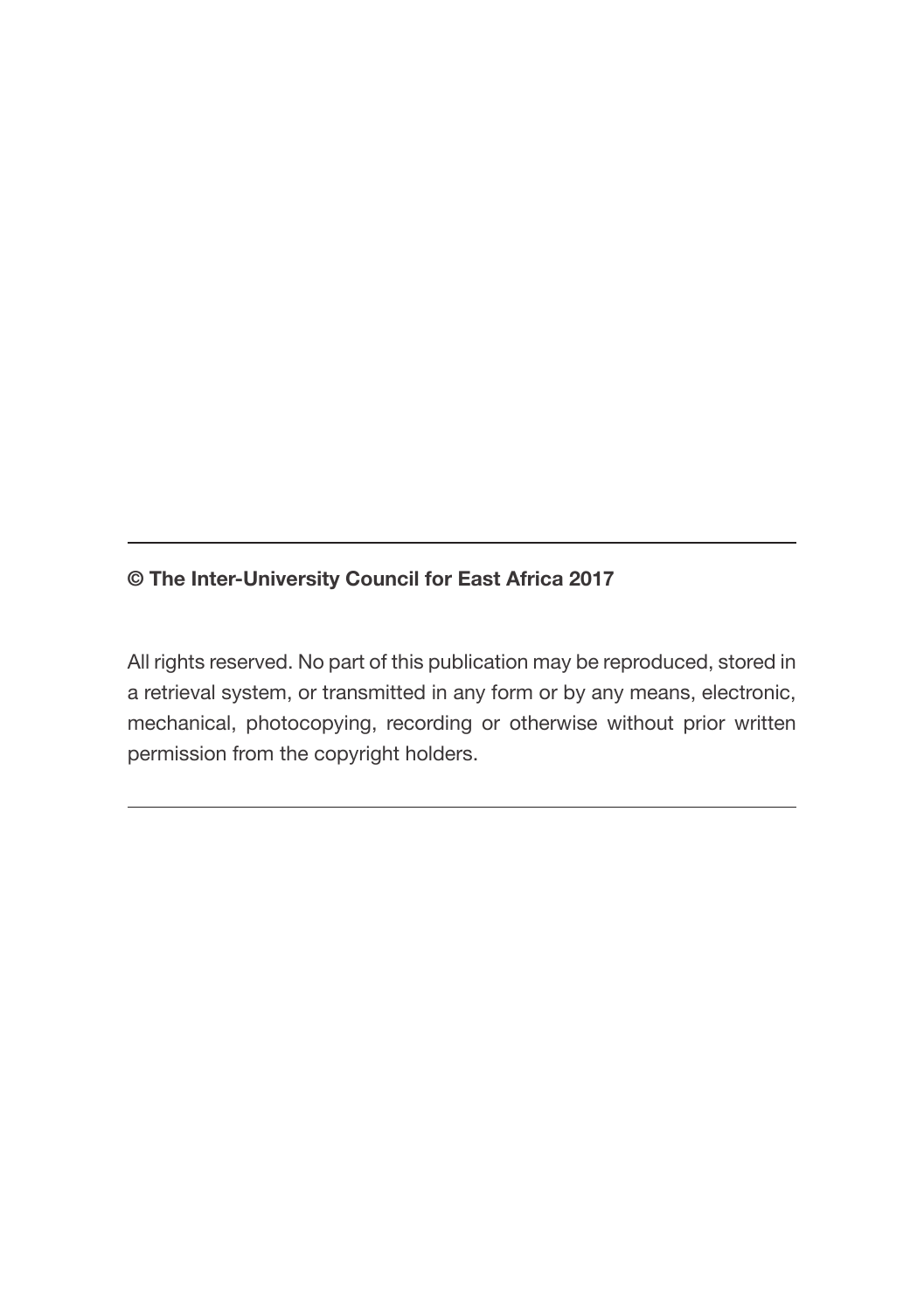# Table of Contents

| 1.1            |                                                                               |  |
|----------------|-------------------------------------------------------------------------------|--|
| 1.2            | Objectives of the Formulated Medical and Dental Programmes Benchmarks.10      |  |
| 1.3            |                                                                               |  |
| PART 2:        |                                                                               |  |
| 2.1            |                                                                               |  |
| 2.2            |                                                                               |  |
|                |                                                                               |  |
|                |                                                                               |  |
|                |                                                                               |  |
|                |                                                                               |  |
| 2.3            |                                                                               |  |
| 2.4            | The Benchmarks and the East African Community Common Higher Education Area 18 |  |
| 2.5            |                                                                               |  |
| 2.6            |                                                                               |  |
| <b>PART 3:</b> |                                                                               |  |
| 3.0            | BENCHMARKS FOR DOCTOR OF MEDICINE AND DOCTOR OF DENTISTRY 19                  |  |
| 3.1            | The Development Process of Benchmarks in Medicine and Dentistry 19            |  |
| 3.2            | Programme Description: Bachelor of Medicine and Bachelor of Surgery           |  |
| 3.2.1          |                                                                               |  |
| 3.2.2          |                                                                               |  |
| 3.2.3          |                                                                               |  |
|                | 3.2.3.1<br>The Doctor as a Scholar and Scientist (Outcomes 1-4)21             |  |
|                | 3.2.3.2                                                                       |  |
|                | 3.2.3.3                                                                       |  |
|                | 3.2.3.4                                                                       |  |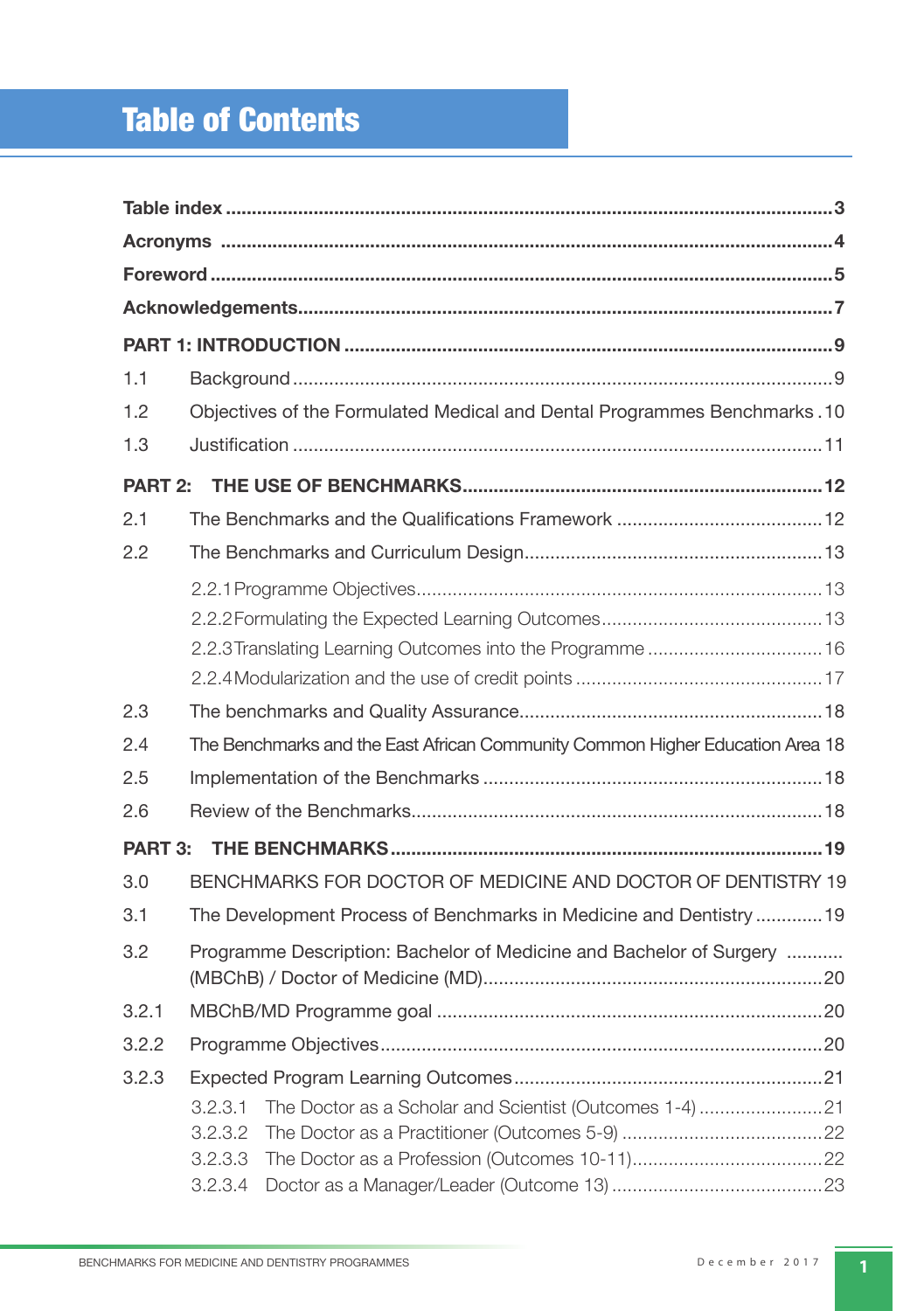| 3.2.4  |                                                                    |  |  |  |  |  |  |  |  |  |
|--------|--------------------------------------------------------------------|--|--|--|--|--|--|--|--|--|
| 3.2.5  | The Curriculum Alignment Matrix for Medicine Programme24           |  |  |  |  |  |  |  |  |  |
| 3.2.6  |                                                                    |  |  |  |  |  |  |  |  |  |
| 3.2.7  |                                                                    |  |  |  |  |  |  |  |  |  |
| 3.2.8  |                                                                    |  |  |  |  |  |  |  |  |  |
| 3.2.9  |                                                                    |  |  |  |  |  |  |  |  |  |
| 3.2.10 |                                                                    |  |  |  |  |  |  |  |  |  |
|        | PART 3.3: BENCHMARKS FOR DOCTOR OF DENTAL SURGERY  29              |  |  |  |  |  |  |  |  |  |
|        | Programme Description for Bachelor of Dental Surgery               |  |  |  |  |  |  |  |  |  |
|        |                                                                    |  |  |  |  |  |  |  |  |  |
| 3.3.1  |                                                                    |  |  |  |  |  |  |  |  |  |
| 3.3.2  |                                                                    |  |  |  |  |  |  |  |  |  |
| 3.3.3  |                                                                    |  |  |  |  |  |  |  |  |  |
|        | The Dentist as a Scholar and Scientist (Outcomes 1-4)30<br>3.3.3.1 |  |  |  |  |  |  |  |  |  |
|        | 3.3.3.2                                                            |  |  |  |  |  |  |  |  |  |
|        | 3.3.3.3                                                            |  |  |  |  |  |  |  |  |  |
|        | 3.3.3.4                                                            |  |  |  |  |  |  |  |  |  |
| 3.3.4  |                                                                    |  |  |  |  |  |  |  |  |  |
| 3.3.5  |                                                                    |  |  |  |  |  |  |  |  |  |
| 3.3.6  |                                                                    |  |  |  |  |  |  |  |  |  |
| 3.3.7  |                                                                    |  |  |  |  |  |  |  |  |  |
| 3.3.8  |                                                                    |  |  |  |  |  |  |  |  |  |
| 3.3.9  |                                                                    |  |  |  |  |  |  |  |  |  |
| 3.3.10 |                                                                    |  |  |  |  |  |  |  |  |  |
| 4.0    |                                                                    |  |  |  |  |  |  |  |  |  |
|        |                                                                    |  |  |  |  |  |  |  |  |  |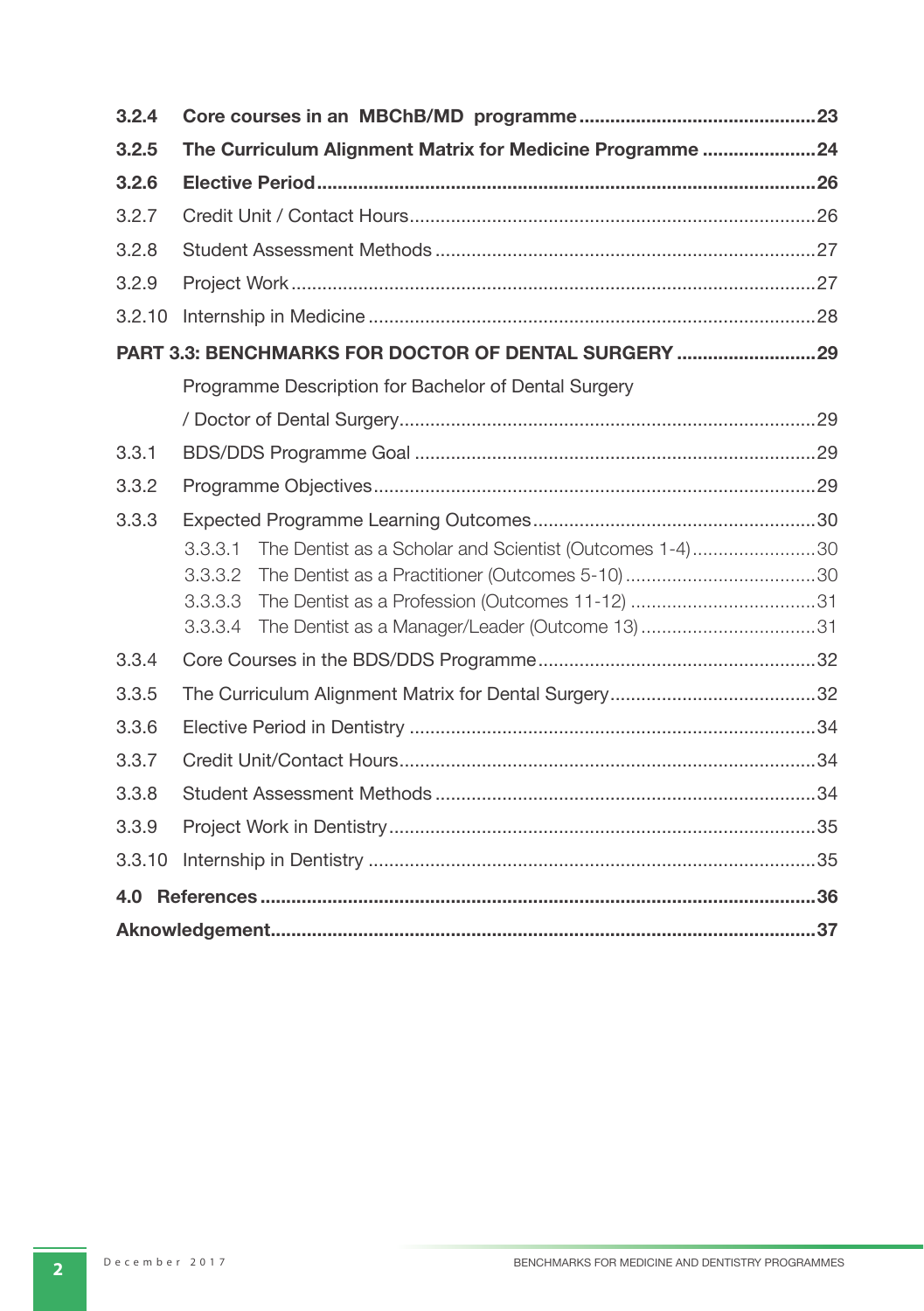# **Table index**

| Table 5: Curriculum Allignment Matrix for Dental Surgery Programme 33 |  |
|-----------------------------------------------------------------------|--|

# **Figure Index**

|--|--|--|--|--|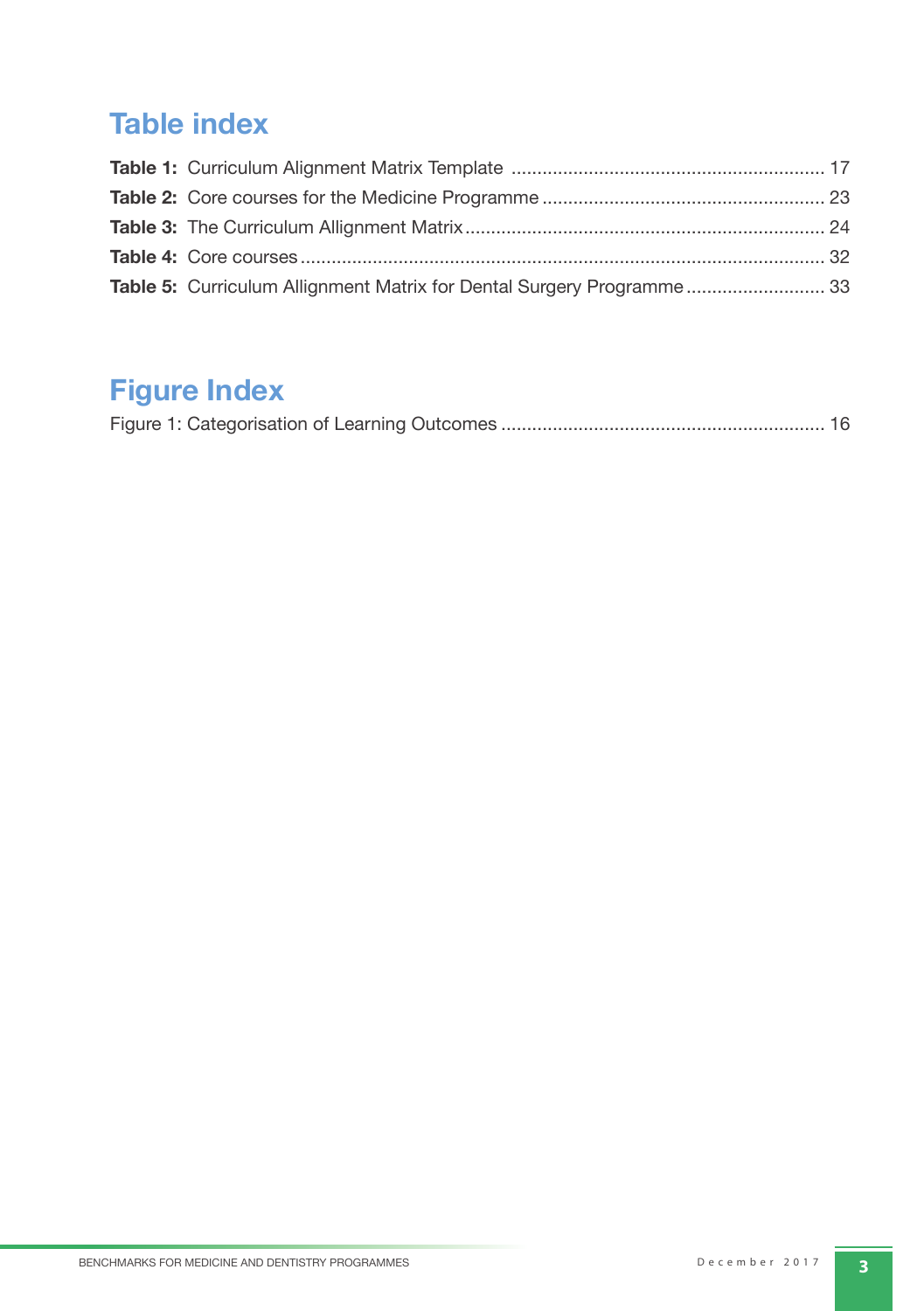# **Ac ronyms**

| <b>Bachelor of Dental Surgery</b>                         |
|-----------------------------------------------------------|
| <b>Credit Accumulation and Transfer System</b>            |
| German Academic Exchange Services                         |
| Doctor of Dental Surgery                                  |
| Dialogue on Innovative Higher Education Strategies        |
| <b>East African Community</b>                             |
| European Credit Transfer System                           |
| <b>European Qualifications Framework</b>                  |
| <b>Higher Education Institutions</b>                      |
| German Rectors Conference                                 |
| <b>Inter-University Council for East Africa</b>           |
| Bachelor of Medicine and Bachelor of Surgery              |
| Doctor of Medicine                                        |
| <b>National Qualifications Framework</b>                  |
| <b>Higher Education National Regulatory Agencies</b>      |
| <b>Quality Assurance</b>                                  |
| Quality Assuranc Agency for Higher Education, UK          |
| <b>Regional Qualifications Framework for Universities</b> |
| <b>Tanzanian Commission for Universities</b>              |
|                                                           |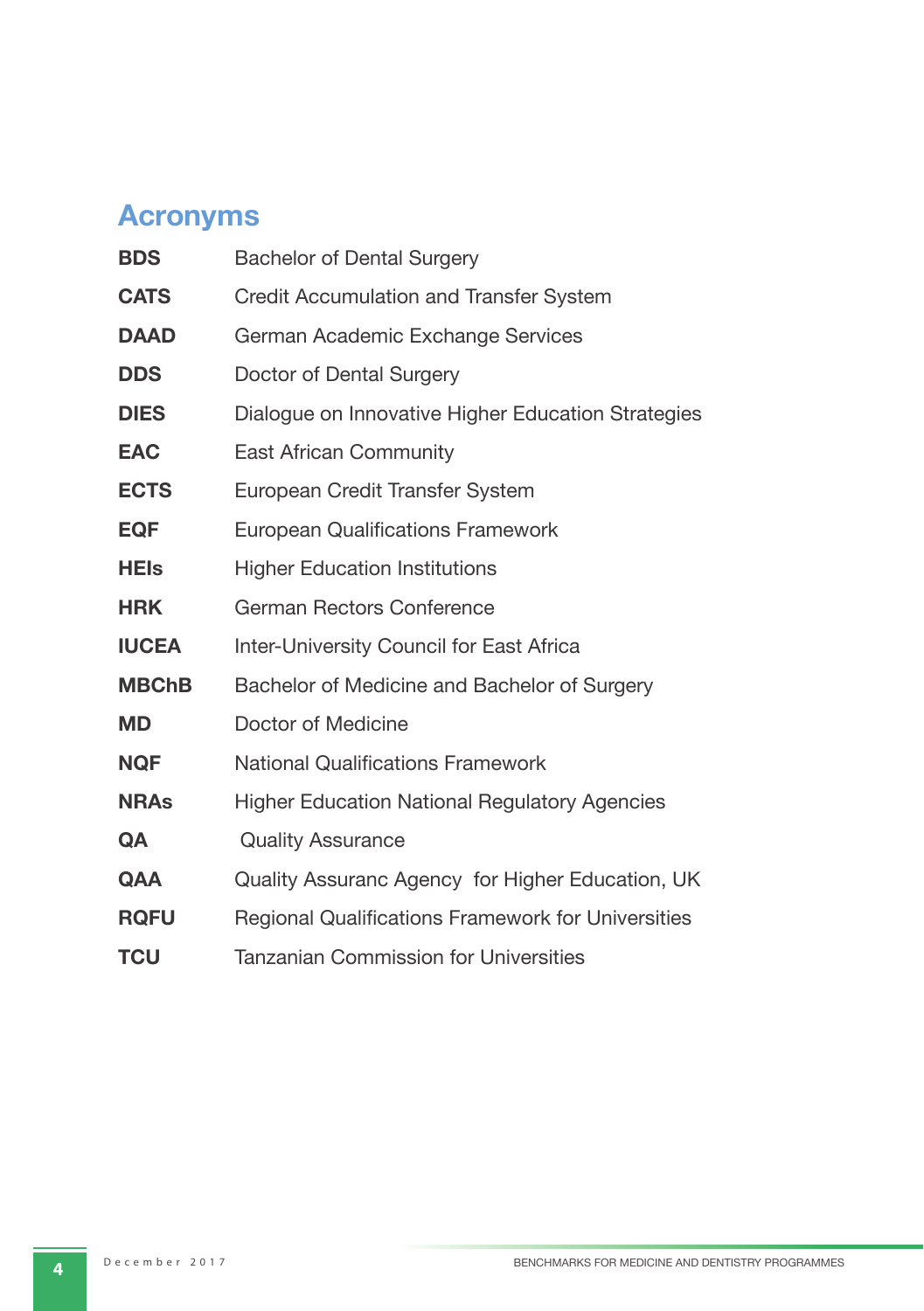# **Foreword**

The Inter-University Council for East Africa (IUCEA) is a strategic institution of the East African Community (EAC) responsible for the development and coordination of higher education and research in the region. The EAC considers higher education as critical for the attainment of socio-economic development and regional integration. As such, after having been recognised as the surviving institution of the former Community responsible for coordinating the networking of university institutions in the region, IUCEA has assumed a broader role as a building block for the achievement of sustainable socio-economic development and regional integration. In that regard, the mission of IUCEA now focuses on the promotion of strategic and sustainable development of higher education systems and research for supporting East Africa's socio-economic development and regional integration. The IUCEA has set its vision to become a strategic institution of the East African Community responsible for promoting, developing and coordinating human resources development and research in the region.

Hence, in 2006 IUCEA initiated a process aimed at harmonising regional quality assurance by establishing A common East African quality assurance framework, regional quality assurance office at the IUCEA Secretariat, and setting regional higher education benchmarks quality standards based on internationally recognised frameworks. The process would also prepare a user-friendly quality assurance handbook based on existing national benchmarks and systems, and streamline national and institutional quality assurance systems according to the local perspectives with the aim of promoting international competitiveness of universities in East Africa.

The initiative also focused on capacity building through providing appropriate training on the implementation of the quality assurance system to staff in universities and national commissions and councils for higher education in the Partner States. It is linked to the establishment of a regional qualifications framework. It was anticipated that the regional qualifications framework would facilitate harmonization of education and training systems, and qualifications thereby clearly indicating the programme learning outcomes, the different qualification levels, credit system and recognition of prior learning, among others. Therefore, the framework would easily facilitate mutual recognition of qualifications across the region as envisioned in the EAC Common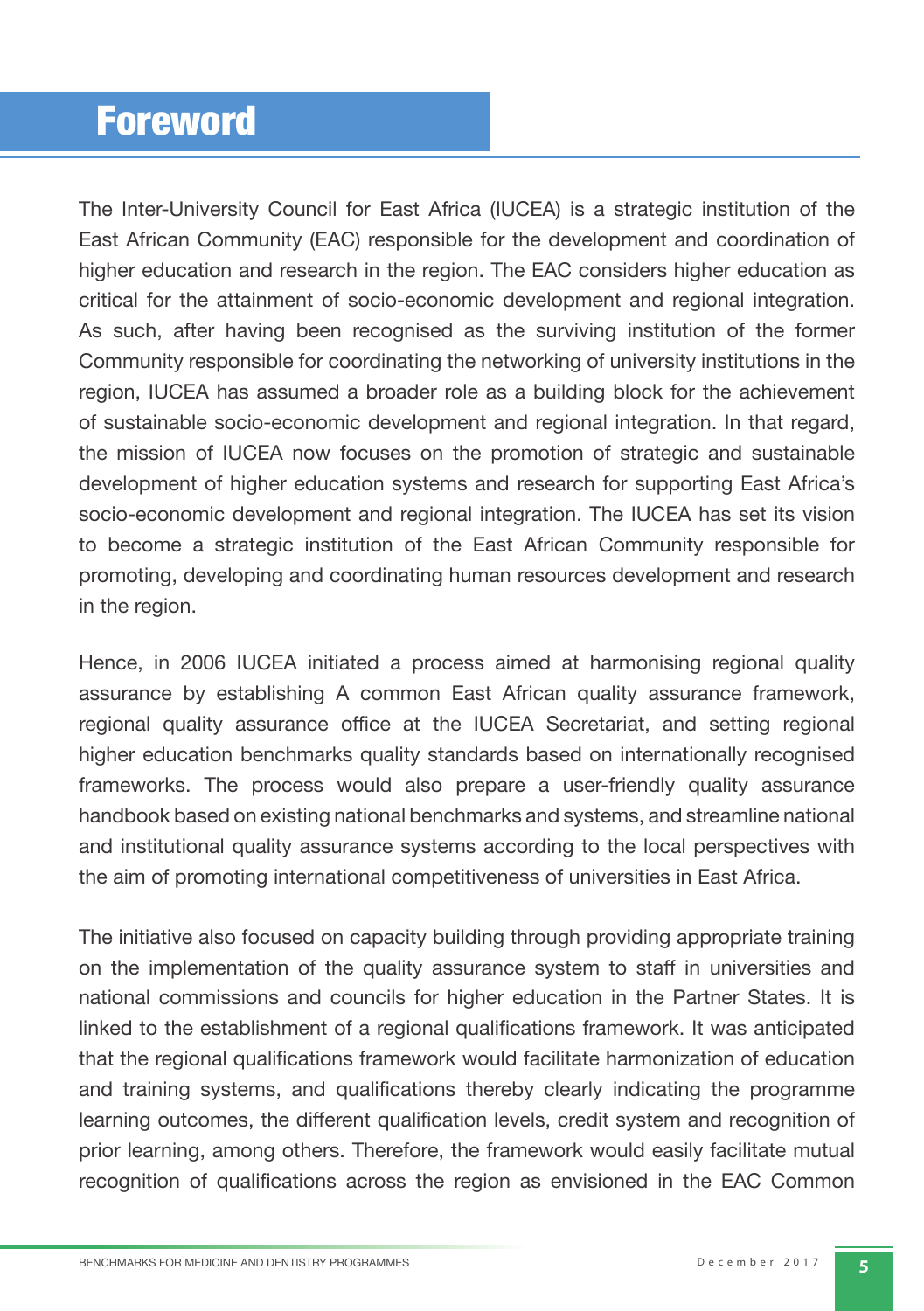Market Protocol. All these interventions contributed significantly in transforming East African Community into a Common Higher Education Area, a Declation that was made by the 18<sup>th</sup> Summit of the EAC Heads of State on 20<sup>th</sup> May 2017.

In developing the regional quality assurance system in higher education in East Africa, IUCEA in collaboration with the German Academic Exchange Service (DAAD) and the Germany Rectors' Conference (HRK) within the framework of their joint Higher Education Management support programme referred to as "Dialogue on Innovative Higher Education Strategies (DIES)", started to work on this initiative through a consultative process involving various stakeholders of higher education in the region. The process involved a number of consultative meetings and workshops at country and regional level, aimed at building consensus and mapping out a strategy on how to establish a regional quality assurance framework. This included the development of an operational tool in the form of a Quality Assurance Handbook. The consultative forums were also aimed at ensuring that all performance indicators and quality benchmarks were agreed upon and owned by all end-user institutions. Additionally, IUCEA intended to develop specific subjects benchmarks as part of the tools for harmonization purposed academic programmes taught in higher education institutions in the region in addition to the development of The Handbook *A Roadmap to Quality*. The first benchmarks, formulated were Benchmarks for Bachelor of Business Related Studies. The second set of benchmarks were for the Bachelor of Computer Science and Bachelor of Information Technology and subsequently, the Benchmarks for Education Programmes. The current publication contains Benchmarks for the degree in Medicine (MD/MBChB) and degree in Dental Surgery (DDS/BDS).

On behalf of the IUCEA secretariat, it is my sincere hope and expectation that the higher education fraternity in the region will make use of these benchmarks in all educational processes and world of work to ensure that our programmes are relevant and of expected quality.

Prof. Alexandre Lyambabaje, **Kampala, December 2017 IUCEA, Executive Secretary**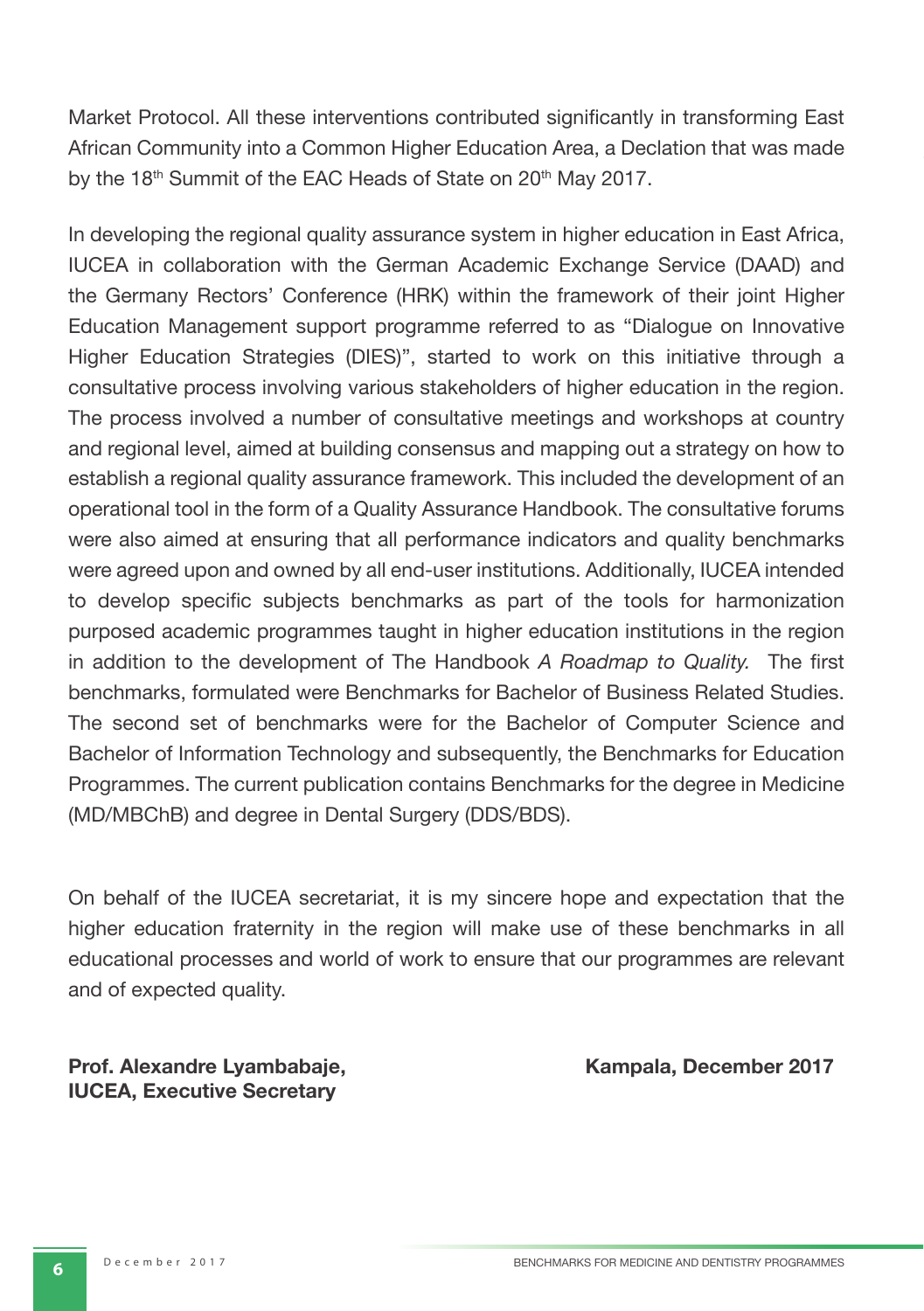# Acknowledgements

I wish to extend my sincere appreciations to several individuals representing various higher education institutions, stakeholders and partners for their invaluable contibutions in the development of these benchmarks. I wish to particularly express my gratitude to the technical and editorial team, which was drawn from the regional round table stakeholders' forum for finalising the document to its final state. Thus, Prof. Otsyula Barasa of Moi University, Kenya, Dr. Albert Nzayisenga, Rwanda Medical and Dental Council, Rwanda, Prof. Joel Okullo Odom, Uganda Medical and Dental Practitioners Council, Prof. Janet Rutale of Medical Council of Tanganyika, Tanzania, and Dr. Jean Baptiste Ngomirakiza of University of Burundi, Burundi for their outstanding contribution in the final editorial work of this benchmark document. The various individuals representing IUCEA members and some representatives of employers, the list of which is appended to this document are highly appreciated for their contribution. On the same note, their respective institututions are sincereny acknowledged for granting permission to their staff to participate in this process. I wish to extend my sincere appreciation to Dr. Cosam Chawanga Joseph (Chief Principal Quality Assurance and Qualifications Framework Officer) and Ms. Juru Marie Eglantine (Senior Quality Assurance and Standards Officer) of IUCEA for their invaluable contribution and support to this process.

The National Commissions/Councils of Higher Education of the EAC Partner States are highly acknowledged for their instrumental contribution in spearheading and coordinating the processes in the development of these benchmarks in their respective countries. The staff representing these institutions to this process are sincerely appreciated for their dedications and inputs to this exercise.

It is my expectation that these benchmarks will provide an important building block of harmonisation of education as part of operationalisation of the East Afrcina Community Common Higher education Area and therefore all stakeholders will use them in the various intended purposes such as curriculum development and review, assessing graduates competencies, and comparability, among others.

**Prof. Alexandre Lyambabaje, New York Comparent Comparent Report Comparent Comparent Comparent Comparent Comparent Comparent Comparent Comparent Comparent Comparent Comparent Comparent Comparent Comparent Comparent Compare IUCEA, Executive Secretary**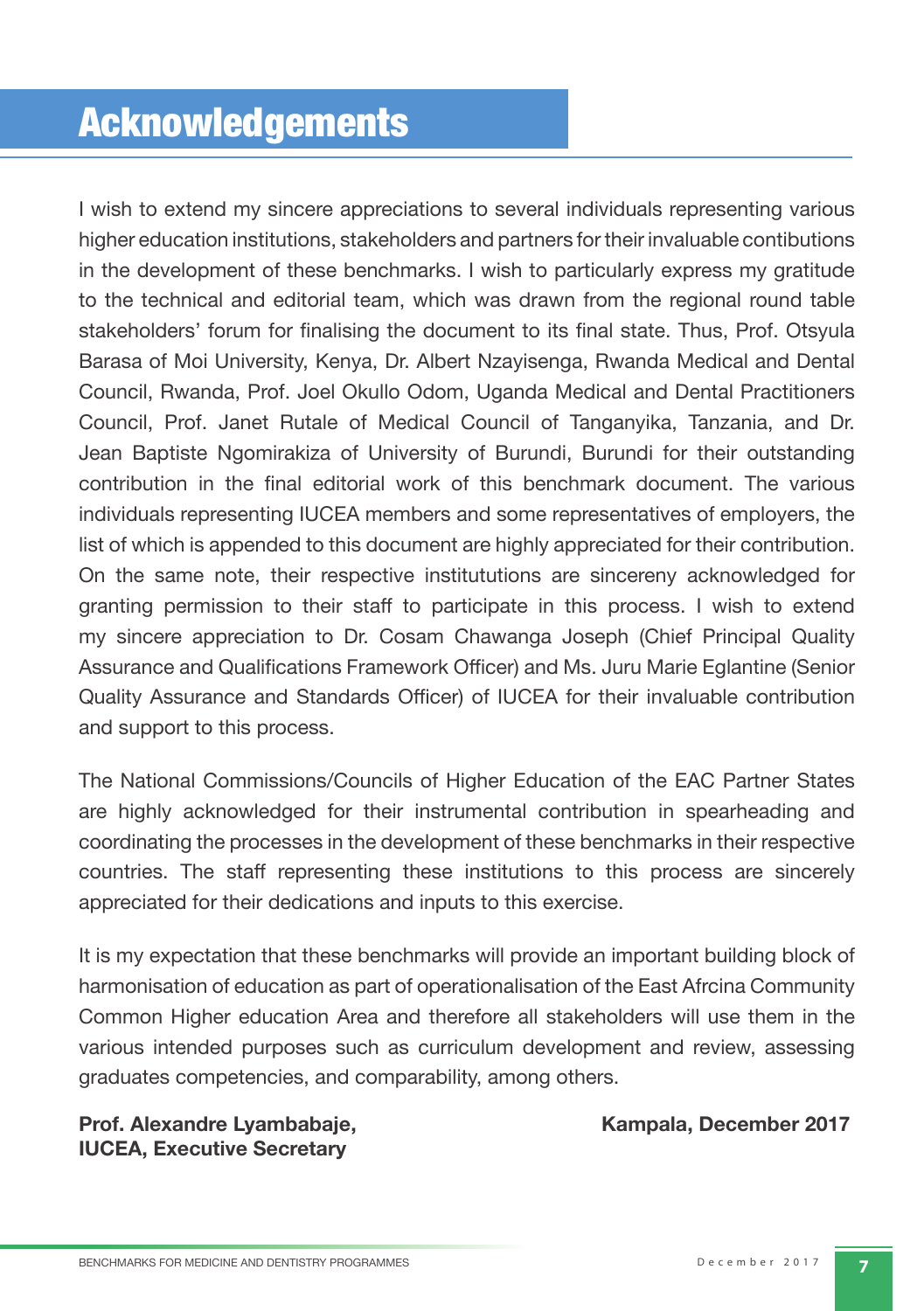# Preamble

The benchmarks for degree in Medicine (MD/MBChB) and degree in Dental Surgery (DDS/BDS) contained herein have been developed as one of the set milestones for the development of an East African Quality Assurance System that is being operationalised as one of the regional strategies for harmonisation of higher education system, within the EAC integration agenda. The system constitutes the framework of the East African Common Higher Education Area. Benchmarks for the degree in Medicine and a degree in Dental Surgery have been developed in full consciousness that the programmes are different and therefore a need for harmonisation of these programmes.

As highlighted in the foreword, the benchmarks are aimed at providing an important process of harmonisation of the training for the degree of Doctor of Medicine and degree of Doctor of Dental Surgery and should be beneficial to all the players in higher education sub-sector. Thus, the main objective of benchmarking is to provide a baseline for comparability of the degree of Doctor of Medicine and degree of Doctor of Dental Surgery and their graduates within and outside the East Africa by harmonising practice in the region. However, the benchmarks do not constitute a checklist for programme curriculum developers. They are to be used as a yardstick or a point of reference, and not as absolute standards.

This document has been structured into 3 parts.

- **Part 1** is the introduction. It presents the background, objectives and the justification. It also articulates the development process of the benchmarks and how they were formulated.
- **Part 2** is on the use of the benchmarks. It shows the relation between the benchmarks and the Regional Qualifications Framworks, the Curriuclum and the link with Quality Assurance.
- **Part 3.** presents the benchmarks for the Medicine programme and Dental surgery programme.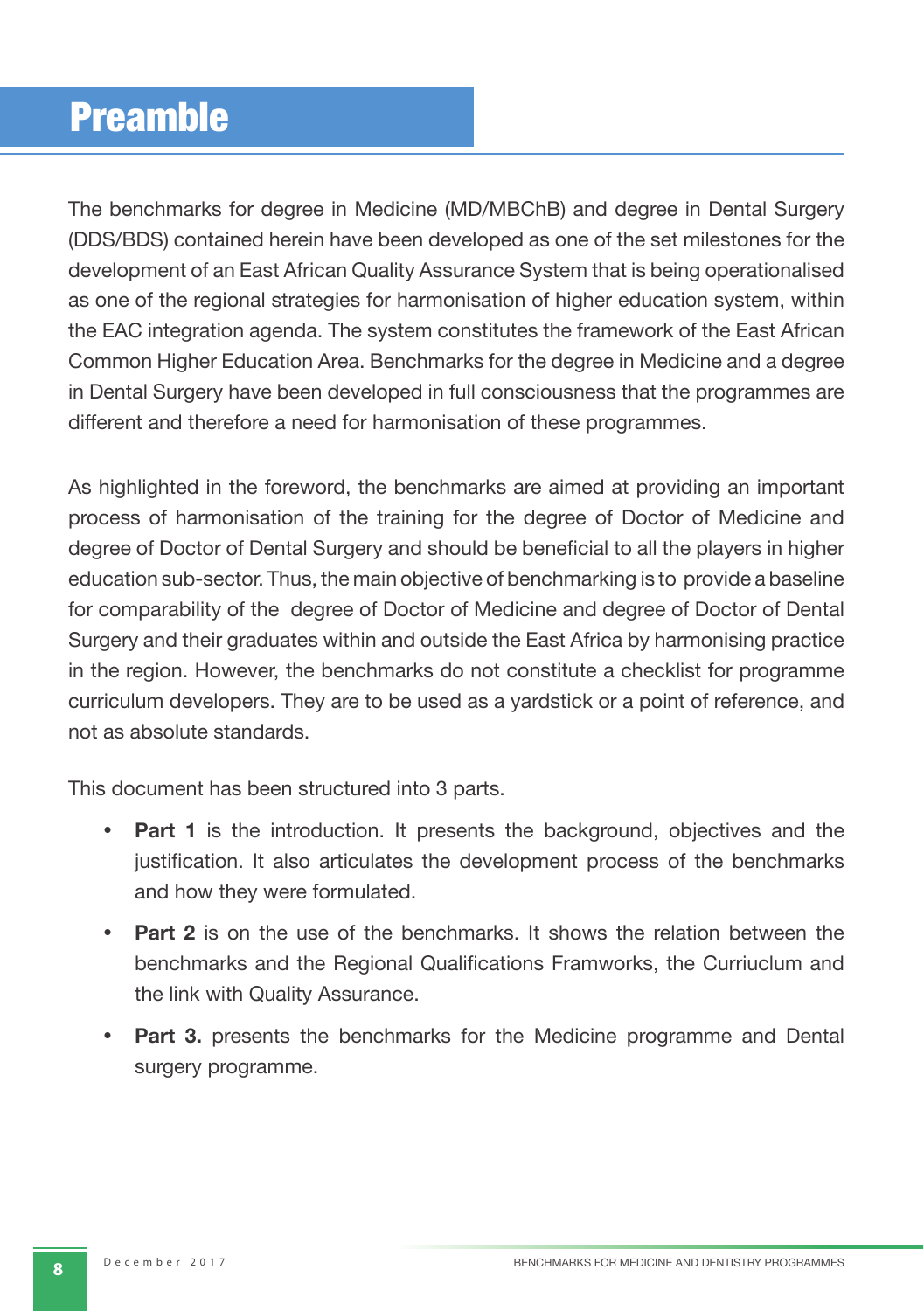# PART 1: INTRODUCTION

## **1.1 Background**

One of the mandates of the IUCEA is to maintain high and comparable academic standards in higher education recognized regionally and internationally. IUCEA is mandated to put special emphasis on the promotion of Quality Assurance (QA) and Quality Management. In that regard, IUCEA aspires to operate within the expectations of stakeholders to deliver services that enhance and harness QA in the region. In East Africa, the notion of QA in higher education is an issue of great concern among all stakeholders, including policy makers, parents, employers, and students. A number of factors have contributed to this phenomenon. East Africa has experienced rapid expansion of the number and enrollment levels in higher learning institutions in recent times. This has been triggered by the exponential increase in demand for access to higher education in each of the countries in the region.

As a result, the IUCEA is obliged to ensure that the rapid expansion of higher education in the region does not compromise the quality of education being delivered. Furthermore, in recent years, student mobility within East Africa has increased tremendously, necessitating the need to institute mechanisms for comparability of the quality of education in universities in East Africa. It is important to note that education has become a tradable commodity across borders and hence there have been efforts to institute international safeguards that would ensure maintenance of international quality standards. These efforts are being implemented within regional and international QA frameworks. The development of benchmarks therefore becomes a necessity.

The Medicine and Dentistry Programmes benchmarks are the fourth in a series that began with the Bachelor of Business Studies<sup>1</sup>, followed by benchmarks for the Bachelor of Computer Science and the Bachelor of Information Technology and Bachelor of Education offered<sup>2</sup>. These subjects' benchmarks were developed by IUCEA with the collaboration and support of the German Academic Exchange Services (DAAD) under the IUCEA/DAAD QA Initiative. For sustainability, IUCEA committed to continue with

<sup>1</sup> IUCEA *Benchmarks for Bachelor of Business related studies,* June 2013

<sup>2</sup> IUCEA Benchmarks for the Bachelor of Computer Science and the Bachelor of Information Technology Programmes, March 2015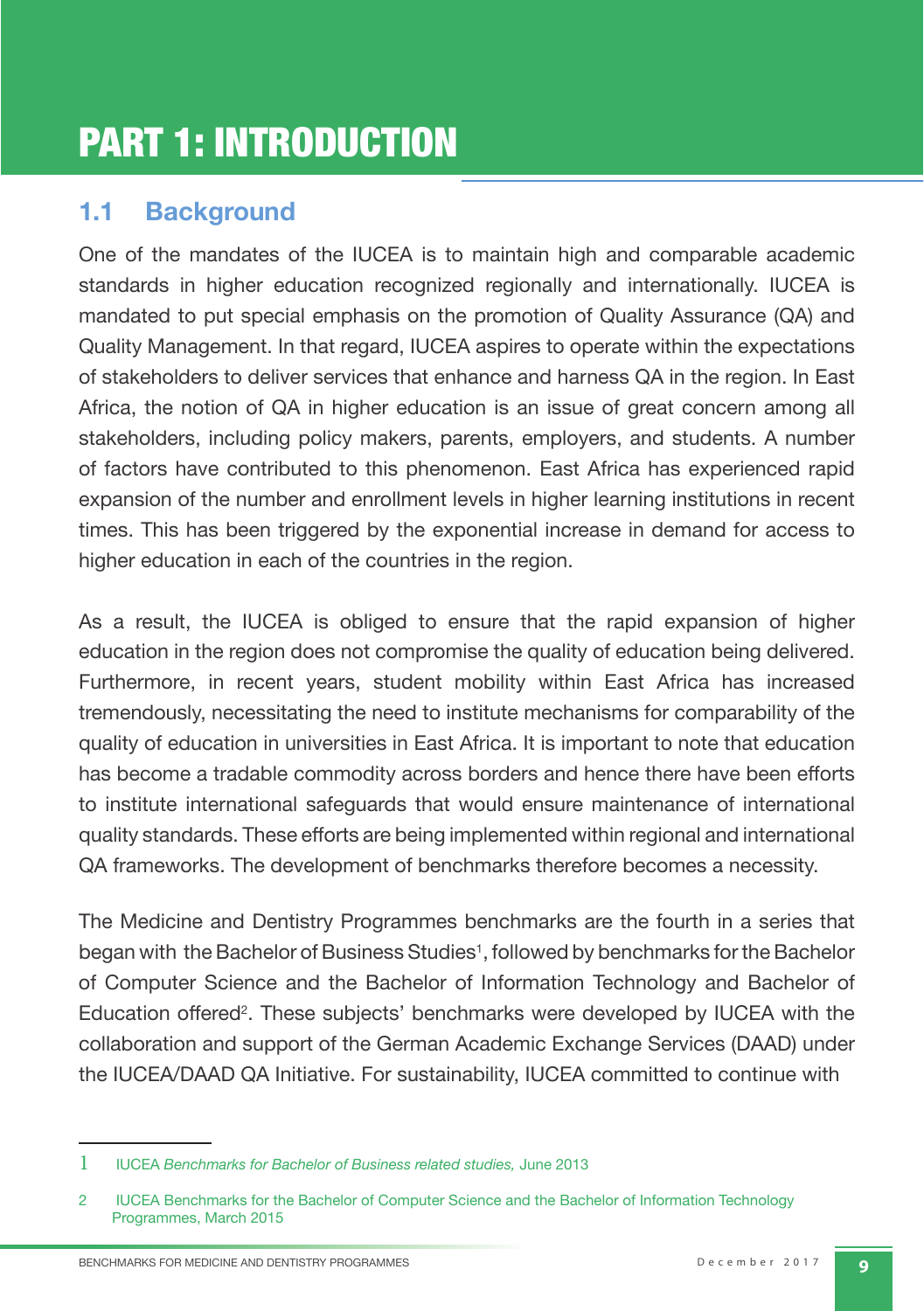the process beyond the initiative. In this regard, the Benchmarks for the Medicine and Dentistry programmes have been developed by IUCEA by involving subjects and QA experts and representatives of National Commissions and councils for higher education of the EAC Partner States.

# **1.2 Objectives of the Formulated Medical and Dental Programmes Benchmarks**

The objectives of the formulated benchmarks are to:

- i. Act as a guide and tool for the HEIs designing the curriculum for the Medicine and Dentistry Programmes
- ii. Enable the National Regulatory Agencies to assess the quality of the Medicine and Dentitry Programmes
- iii. Promote harmonisation of the Medicine and Dentistry Programmes programmes in the region
- iv. Support staff and student mobility in the region
- v. Enhance the regionalisation of the labor market, which is one of the aims of the East African Community (EAC)
- vi. Guide the labour market in assessing the quality of the graduates
- vii. Harmonise and improve the quality of teaching and learning in East Africa
- viii. Contribute to the production of mutually recognisable teaching workforce in the region.

It should be noted that the document focuses on benchmarking in terms of the output rather than the process; hence focusing more on expected graduate competencies rather than the details of the content of the programmes. The output and or competencies approach were chosen because of the need to harmonise the programmes rather than homogenise them. Institutions need to maintain the uniqueness of their programmes yet be comparable locally and internationally. The process of ensuring commensurate content, pedagogy and assessment for the achievement of the learning outcomes has therefore been left to the Higher Education Institutions (HEIs) and to individual National Commissions and Councils for Higher Education, which have the regulatory function in their respective country.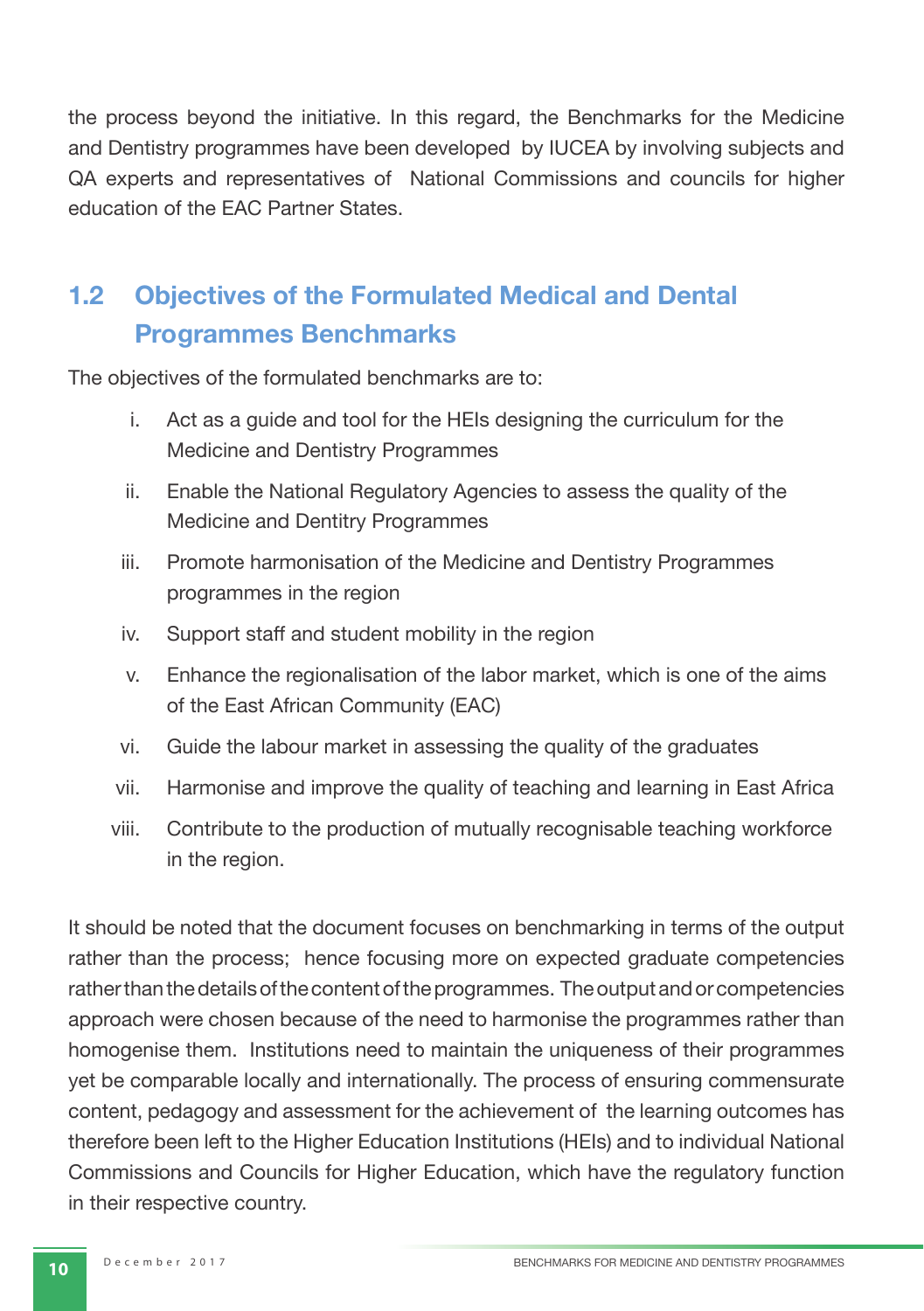## **1.3 Justifi cation**

Following its revitalisation and subsequent ratification of the Protocol in 2002, IUCEA initiated a reform process aimed at re-positioning itself in order to address its expanded mandate within the Community. Such reforms became necessary after the enactment of the IUCEA Act in 2009. The reforms prompted the need to establish an appropriate environment for harmonisation of higher education systems so as to promote the EAC regional integration agenda as envisioned in the Common Market Protocol. Among the important steps towards harmonisation of higher education in the region was the setting up of a regional quality assurance system for universities that was initiated in 2006.

In the process of establishing the regional QA system, the IUCEA piloted a QA handbook by subjecting selected academic programmes to internal and external review. In light of the above regional dynamics, it was deemed necessary to develop subject specific benchmarks. The current benchmark process focuses on Medicine and Dentistry. The transformation of the EAC into a Common Higher Education Area (EACHEA), has further prompted IUCEA to enhance its strategic position as an EAC institution responsible for higher education and hinge its mandate in line with the expanded responsibility on operationalisation of the EACHEA.

One of the purposes of formulating benchmarks is to support the HEIs to design or redesign the curriculum in line with what the collegial regional peers consider as a minimum yardstick required for that specific academic programme in terms of, among others, knowledge, skills, values and attitude, and also meeting the dynamic elabour market expectations . It is clear that the National Regulatory Agencies of the five East African countries will apply their own criteria in the assessment of the curricula. The benchmarks are needed because learning outcomes guarantee:

- Comparable quality levels of the graduates;
- Comparable chances for the graduates in the labour market;
- Labour market knowledge about the competencies Medicine and Dentistry graduates;
- Increased national and international mobility of students; and
- Increased national and international mobility of lecturers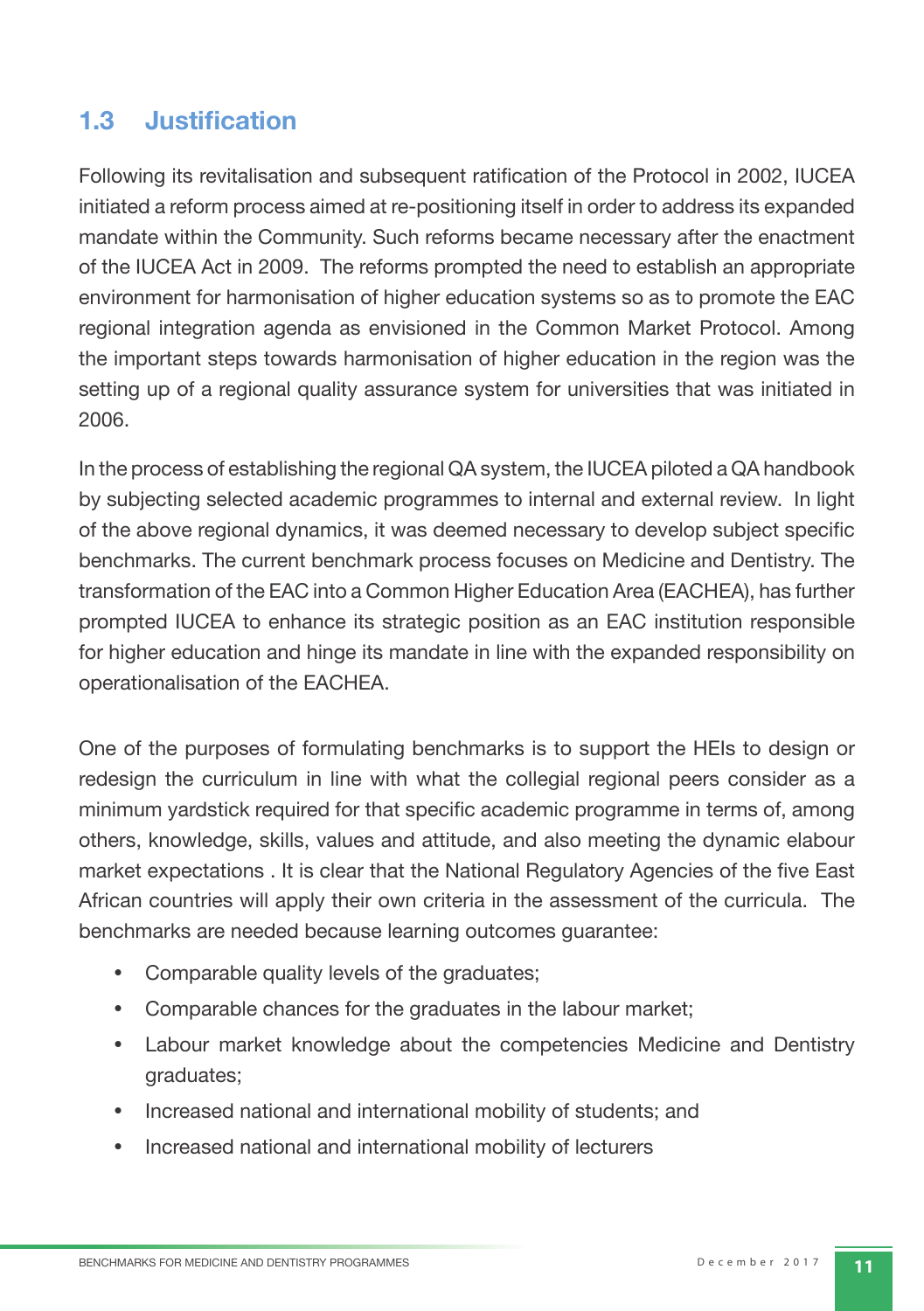# PART 2: THE USE OF BENCHMARKS

## **2.1 The Benchmarks and the Qualifications Framework**

As earlier mentioned, this document is not meant to replace the innovativeness and initiatives of the EAC Partner States and institutions based on national and institutional philosophies on education, but rather to provide a regional benchmark with regard to the learning outcomes. Therefore, care has also been taken to ensure that the benchmarks are in line with the various national qualifications frameworks. Globally, within the last 10 years, there have been developments in which various countries have either formulated or are formulating a National Qualifications Framework (NQF). Such National Qualifications Framework may be regarded as the policy framework that defines all qualifications recognised nationally in post-compulsory education and training within a country. The NQFs comprise titles and quidelines which define each qualification together with principles and protocols covering articulation and issuance of qualifications, and Statements of Attainment. In the same spirit the East African countries are working towards the development and rationalising their National Qualifications Frameworks. For example, The NQF of Tanzania<sup>3</sup> defines National Qualifications Framework (NQF) as "a national instrument for the development and *classification of qualifications according to a set of criteria for levels of learning and skills achieved."* 

The East African Qualifications Framework for Higher Education (EAQFHE)<sup>4</sup> defines Qualifications Framework as "an instrument for the development and classification *of qualifi cations according to a set of criteria for levels of learning and skills and competences achieved.*"

Looking at the NQFs in Europe and the European Qualifications' framework, and other NQFs in other parts of the world, its clear they are efforts to describe the different levels of education. Concerning Higher Education, 3 levels are described: Bachelors, Masters and Doctorate. For the purpose of this document, only Bachelors degrees will be discussed. The level number may differ. In the European Qualification framework, Bachelor's degree is level 6 while in the EAQFHE it is level 8. However, the level descriptors are more or less the same:

<sup>3</sup> The Tanzanian Commission for universities, National Qualification framework, final draft March, 2010

<sup>4</sup> IUCEA, The East African Qualifications Framework for Higher Education, April, 2015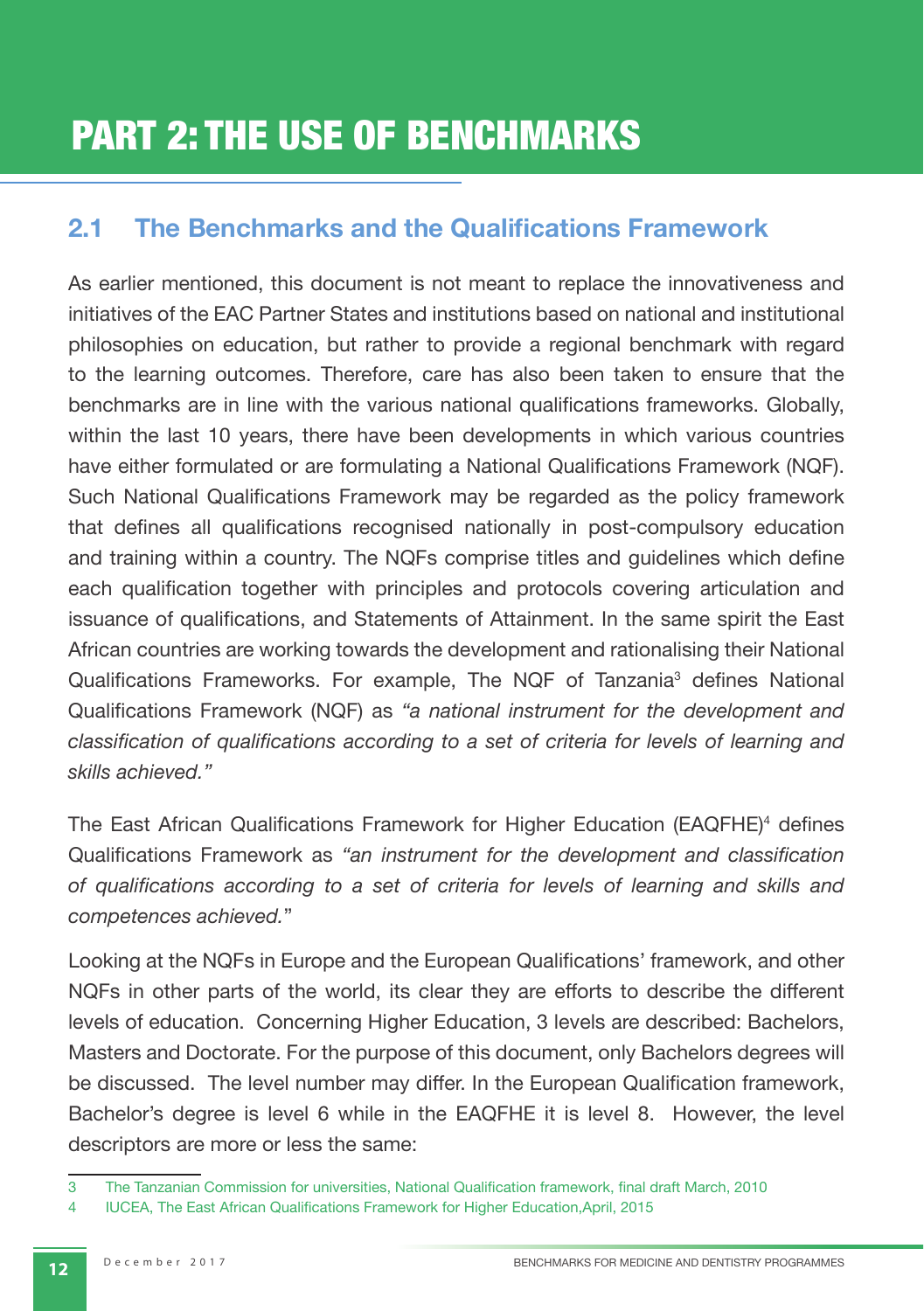#### § *Bachelor's Degree (level 8)*

The holder of a qualification will be able to apply knowledge, skills and understanding in a wide variety of contexts with substantial personal responsibility for the work of others and responsibility for the allocation of resources, policy, planning, execution and evaluation.

 The current description of the Bachelors degree level is general. Clearly, in order to be operationalised, each level has to be filled in and elaborated with statements of learning outcomes. In most of the NQF's, the level descriptors are elaborated in more detailed generic learning outcomes. Each programme/discipline has to interpret the generic learning outcomes into specific course units within specific subjects.

## **2.2 The Benchmarks and Curriculum Design**

The formulated benchmarks, as outlined below, are a good starting point in the development or reviewing of the Medicine and Dentistry programmes in East Africa.

#### **2.2.1 Programme Objectives**

The Medicine and Dentistry benchmarks should be designed in such a way that they address the concerns of different stakeholders. This should be reflected in the programme objectives. Graduates from the medical programme will make care and safety of patients and clients their primary concern. They will apply knowledge, skills and attitudes attained through education, research and training, in a competent and ethical manner.

#### **2.2.2 Formulating the Expected Learning Outcomes**

The first step in designing, redesigning, or reviewing a programme is the formulation of the learning outcomes. The purpose of the learning outcomes is to describe clearly what the student is expected to demonstrate after completing the whole programme, a module or a course. HEIs are expected to compare their already formulated learning outcomes with the benchmarks and see what is missing or what should be rephrased. For each learning outcome, one should describe how the outcome would be measured and assessed.

It is worth noting that benchmarks are based on the formulated learning outcomes. According to literature on benchmarking and learning outcomes, there are many different definitions of learning outcomes or competences. In the European Qualifications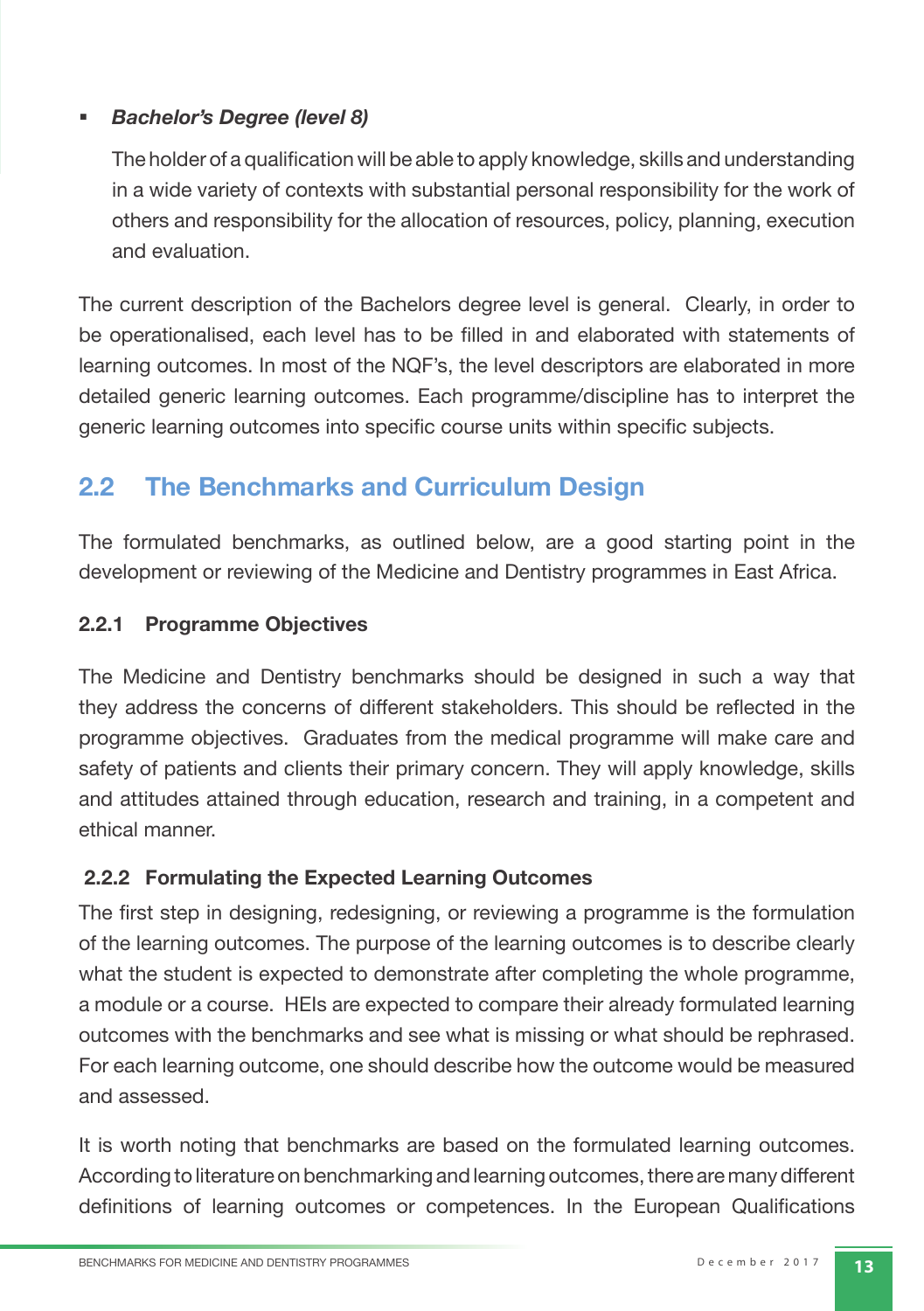Framework (EQF)<sup>5</sup> Learning outcomes are defined as: statements of what a learner knows, understands and is able to do on completion of a learning process, which are defined in terms of knowledge, skills and values and attitude. *Competence*, according to EQF, is the proven ability to use knowledge, skills and personal, social and/or methodological abilities, in work or study situations and in professional and personal development. According to IUCEA<sup>6</sup> learning outcomes are viewed as what a learner is expected to know and understand, and be able to do or demonstrate, on completion of a learning process within a recognized qualifications framework.

In the discussion about learning outcomes, the concept *competencies* also keeps coming up*.* Although the notion Competency is used regularly, it is not always clear what competences are. In all the definitions there is a hint to knowledge, applying knowledge and skills. Furthermore, there is talk about abilities and attitudes. It seems that *competencies* at this moment connotes learning outcomes and more. It includeds relevant skills that may be acquired outs a programme's formal teaching and learning environment and be augmented by a learners natural abilities and experiences. In short learning outcomes is not to be equated to competencies but the two are not mutually exclusive. A graduate exhibiting competencies at a working place will have partly acquired the skills as outcomes of his/her study. But parts of the competencies have to do with inborn characteristics.

 As mentioned before, however, a learning outcome is a statement of the knowledge, skills and attitudes students should have acquired at the end of each course (module, unit) and programme. It has been observed that although universities are engaged in the practice of defining objectives and measuring outcomes in one form or another, many do not approach the process of formulating Learning Outcomes in a uniform and collaborative way. It is important to note that focusing on and defining learning outcomes would create an opportunity to:

- Enhance students' learning and mobility
- Provide guidance to instructors
- Identify and overcome barriers to effective teaching
- Facilitate collaboration among HEIs in the region and beyond

<sup>5</sup> The European Qualification Framework for Life Long Learning, European Commission 2008

<sup>6</sup> IUCEA, The East African Qualifications Framework for Higher Education, 2015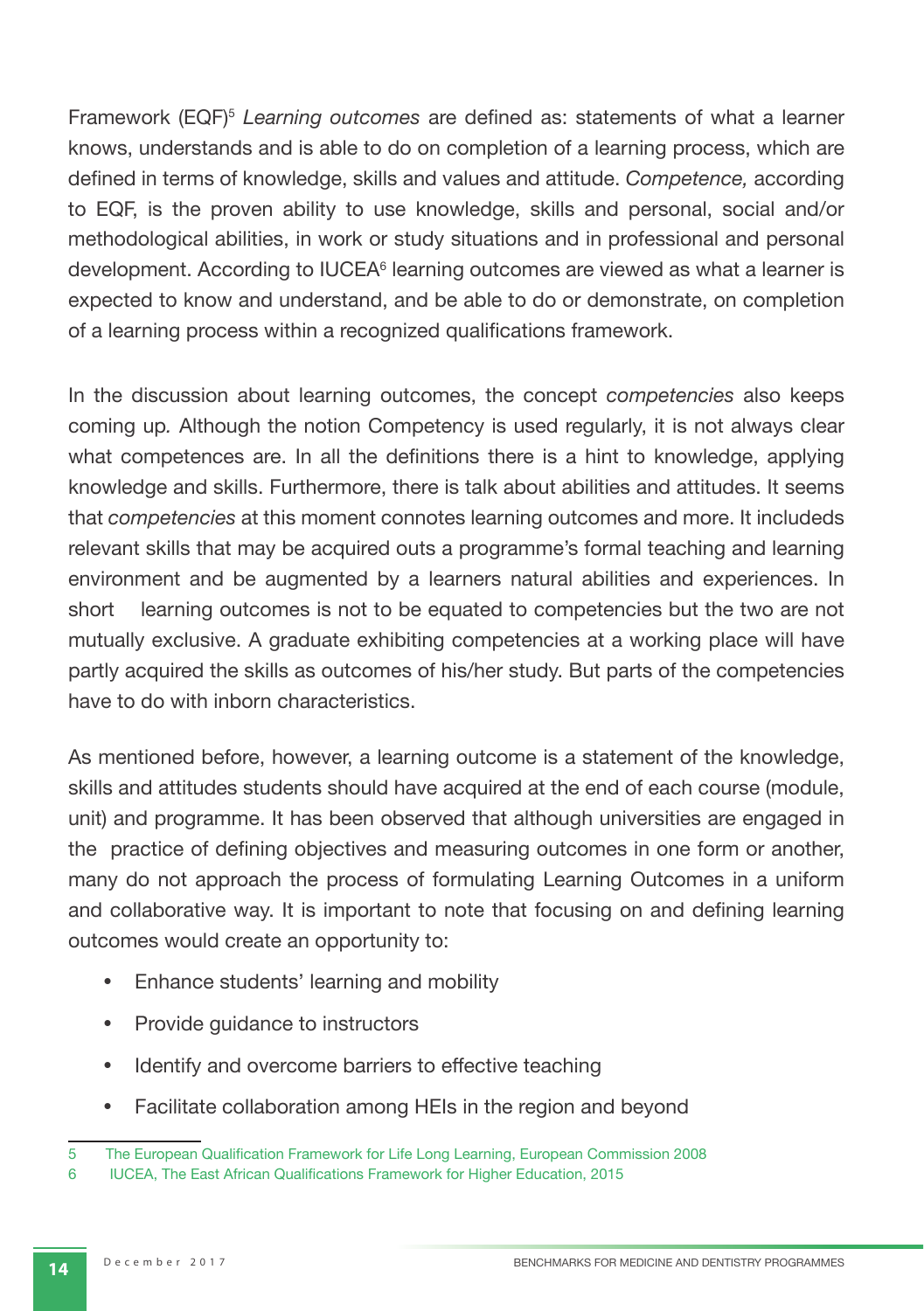- Improve students' learning, retention and completion
- Produce quality graduates; and
- Increase students´ chances for employability.

In this document, the following definition for Learning Outcomes is used :

#### *Learning outcomes***:**

statements of the knowledge, skills, values and attitude that a learner is able to demonstrate on completion of a learning process.

Based on **Bloom's Taxonomy,** learning outcomes can be divided into:

• *Knowledge*

Knowledge means the outcome of the assimilation of information through learning. Knowledge is the body of facts, principles, theories and practices that is related to a field of work or study. Knowledge is described as theoretical and/ or factual;

#### • *Skills*

Skills mean the ability to apply knowledge and use know-how to complete tasks and solve problems. Skills are categorized as:

- § *Cognitive skills* (involving the use of logical, intuitive and creative thinking);
- **•** *Practical skills* (involving manual dexterity and the use of methods, materials, tools and instruments);
- § *Interpersonal skills* (the way of communication, cooperation, etc).

#### • *Attitude*

Attitude means a settled way of thinking or feeling about something. Four major components of attitude are: affective (emotions or feelings), Cognitive (belief or opinions held consciously), Conative (inclination for action), Evaluative (positive or negative response to stimuli).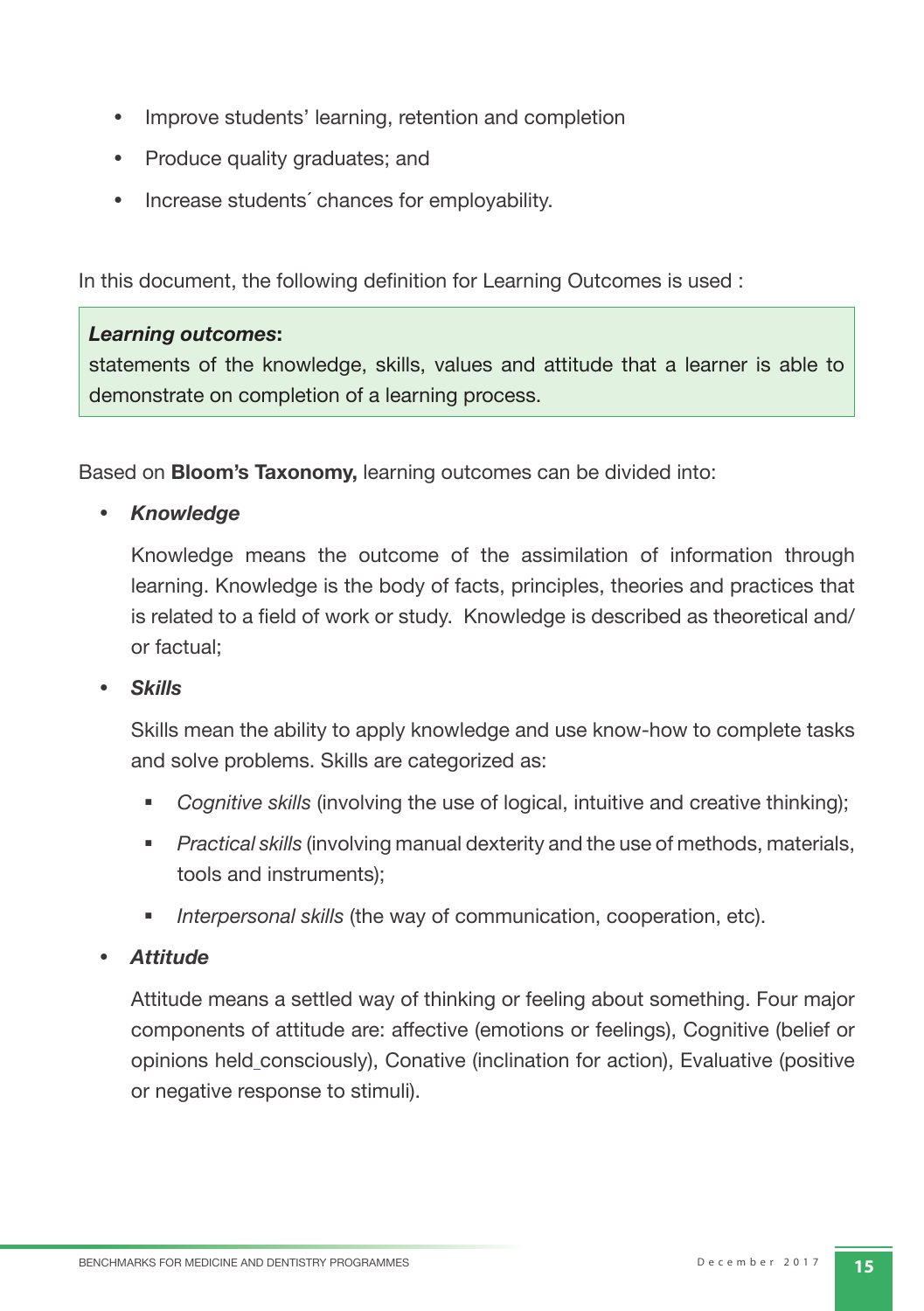**Figure 1** shows the relationships between knowledge, skills and attitude .The model is also used to categorize the learning outcomes for Education.



**Figure 1: Categorisation of Learning Outcomes**

In formulating learning outcomes, a distinction has to be made between *generic*  learning outcomes and *subject specific* learning outcomes. Generic learning outcomes are those outcomes expected from all academic trained graduates. Examples of generic learning outcomes are: problem solving, communication skills, and ability to cooperate. A key characteristic of the generic learning outcomes is that they are applicable to a variety of disciplines rather than only in specific fields. Subject specific learning outcomes are those that are typical to that discipline.

#### **2.2.3 Translating Learning Outcomes into the Programme**

The next step in the process after the formulation of learning outcomes is to identify what courses are needed to achieve the specific learning outcomes. Thereafter, a distinction has to be made between the core subjects and the supporting subjects and establish what is already present in the programme (maybe with another name) and then what subjects should be added.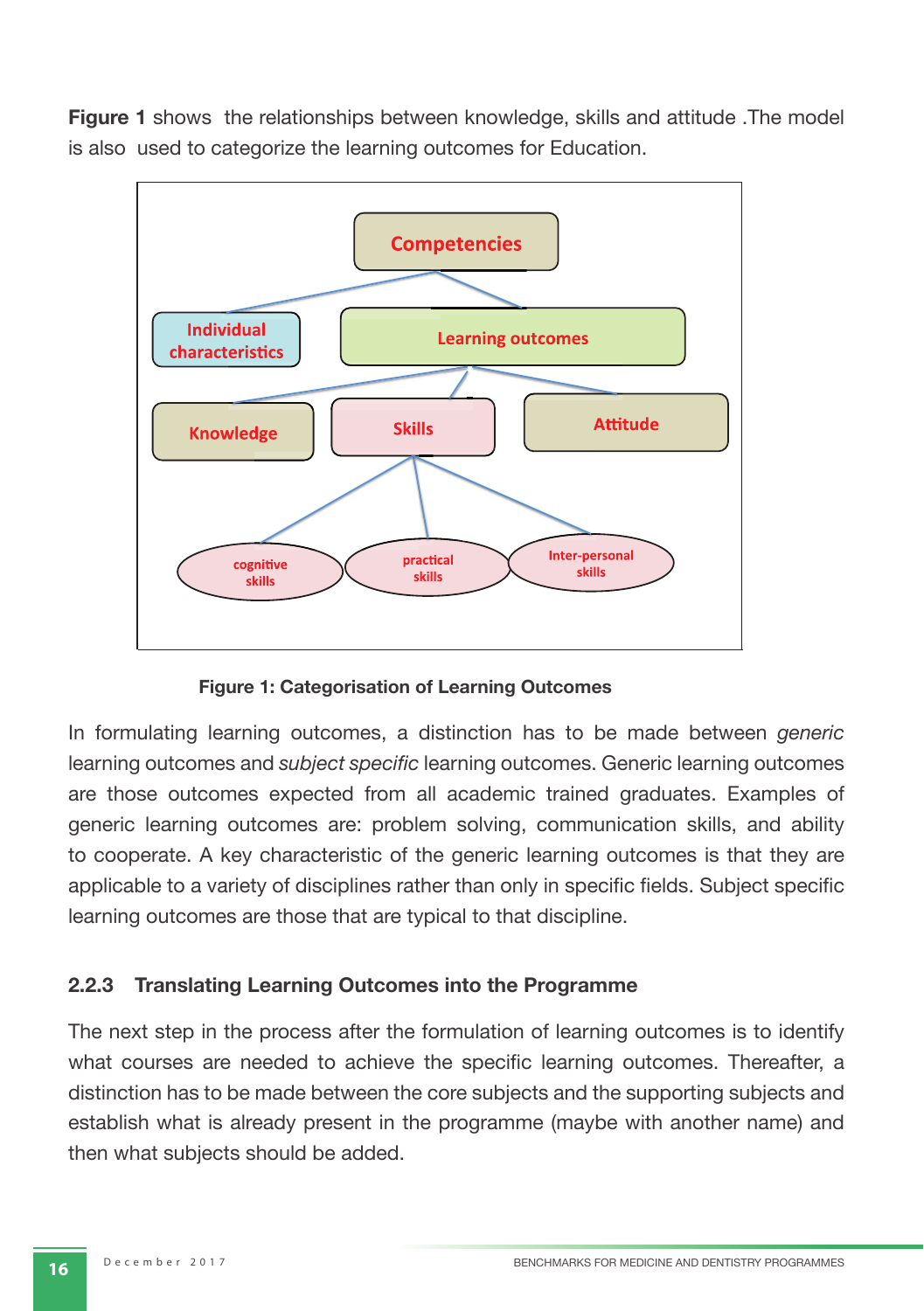To check if the planned courses cover the learning outcomes, it is important to develop a curriculum alignment matrix as shown in Table 1. Each course and its learning outcomes must be developed such that they contribute to the programme's learning outcomes.

| <b>Bachelor programme, Medicine and Dentistry</b> |                 |                 |          |          |          |  |  |  |  |  |  |  |  |
|---------------------------------------------------|-----------------|-----------------|----------|----------|----------|--|--|--|--|--|--|--|--|
| <b>Learning outcomes</b>                          | <b>Course 1</b> | <b>Course 2</b> | Course 3 | Course 4 | Course 5 |  |  |  |  |  |  |  |  |
| <b>Communication skills</b>                       | X               |                 | $\times$ |          |          |  |  |  |  |  |  |  |  |
| <b>Critical thinking</b>                          |                 | $\times$        |          | $\times$ | $\times$ |  |  |  |  |  |  |  |  |
| <b>Problem solving</b>                            |                 |                 |          |          | X        |  |  |  |  |  |  |  |  |
| Cooperate/working together                        | X               |                 |          |          |          |  |  |  |  |  |  |  |  |
| etc                                               |                 |                 |          |          |          |  |  |  |  |  |  |  |  |

#### **Table 1: Curriculum Alignment Matrix Template**

#### **2.2.4 Modularisation and the use of credit points**

The benchmarks do not prescribe to the HEIs what to do and how to do it. This also applies to the way the programme should be organised. The choice to follow either a modular or a course unit system is at the discretion of the university. A module is a formal learning experience encapsulated into a unit of study, usually linked to other modules to create a programme of study. The survey of theMedicine programmes in East Africa showed that there was no overall agreed calculation of credit points in the region. IUCEA produced a generic East African Credit Accumulation and Transfer System (CATS), which is part of the East African Qualifications Framework for Higher Education (EAQFHE).

Comparisons can be drawn from the ECTS module system, which is based upon the estimated amount of time/effort a student has to put into complete a module. It assumes students are studying full-time (9 - 5 p.m), 5 days a week), and are taking 60 ECTS each year. 1 ECTS = 25-30 working hours. These are not only contact hours, but include also reading, writing course work, preparing for exams and sitting exams etc. An academic year has 1500-1800 hours. So 1 year has 60 credits. A 3 year bachelor has 180 ECTS = about 5400 hours of work. An average module is 5 ECTS. Each ECTS module should therefore typically involve at least 100 hours of work. This means that a Bachelor programme of 3 years should ideally have maximal 36 modules.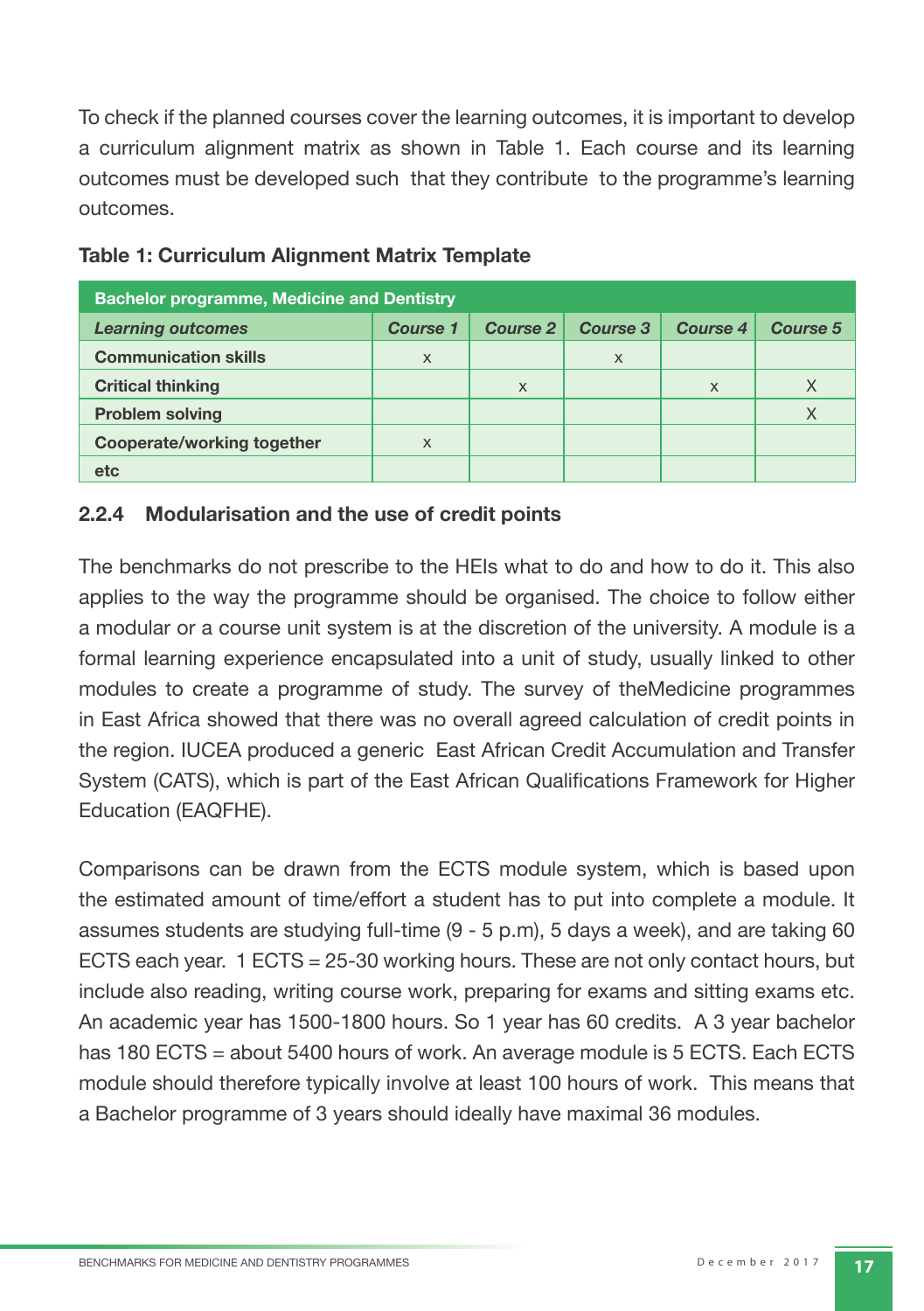### **2.3 The benchmarks and Quality Assurance**

It is envisaged that the benchmarks will play a significant role in quality assurance of their respective programmes. Although each National Regulatory Agency applies its own criteria in assessing the quality of programmes, the benchmarks can play a significant role in harmonisation of quality assessment and quality assurance in the region. It is therefore expected that the NRAs will ideally align their standards with these benchmarks. The benchmarks also offer external assessment teams a frame of reference in assessing the quality of a program. For the HEI, the benchmarks offer a good instrument for evaluating the quality of their own programmes.

### **2.4 The Benchmarks and the East African Community Common Higher Education Area**

Upon the Declaration of the East African Community a Common Higher Education Area (EACHEA) by the 18<sup>th</sup> Summit of the EAC Heads of State on 20<sup>th</sup> May 2017, the purpose of benchmarks has become even more critical as one of the building blocks of the East African Quality Assurance Framework. The operationalisation of the EACHEA will ensure that the use of benchamarks will be at the centre stage of harmonisation of academic programmes as enshrined in the Declaration, that is, "national higher education and training systems shall operate and be guided by the common regional framework under which curricula, examinations and certification as well as academic and professional qualifications, and the quality of the educational and training output in higher education will be harmonised".

### **2.5 Implementation of the Benchmarks**

The implementation of these benchmarks is the responsibility of HEIs and the oversight responsibility is that of the National Regulatory Agencies. IUCEA will provide the overall coordination and evaluation of the process.

### **2.6 Review of the Benchmarks**

These benchmarks will be subject to review after every five-year period to take care of emerging trends in the environment.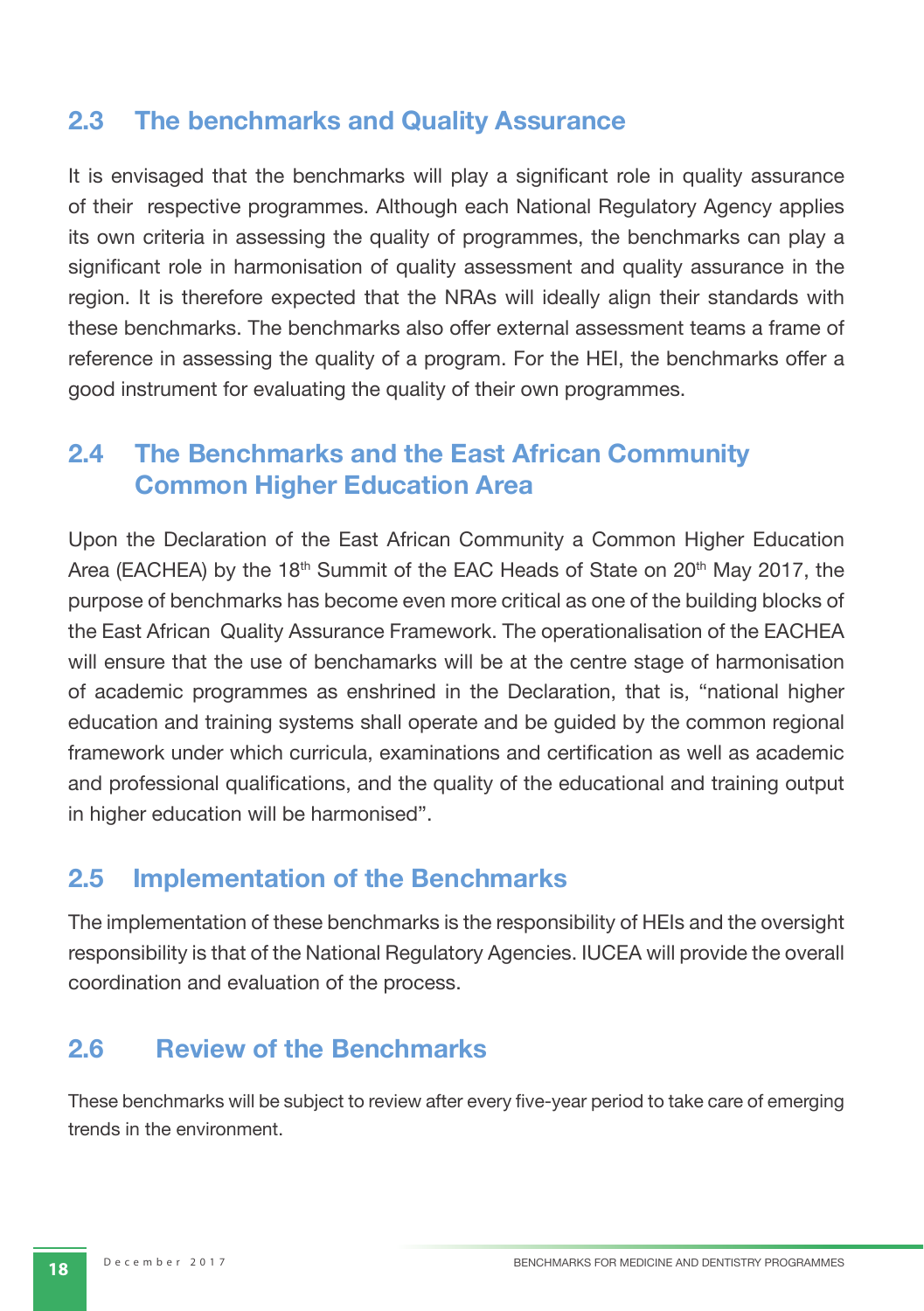# **3.0 BENCHMARKS FOR DOCTOR OF MEDICINE AND DOCTOR OF DENTISTRY**

The benchmarks for degree in Medicine (MD/MBChB) and degree in Dental Surgery (DDS/BDS) contained herein have been developed as one of the set milestones for the development of an East African Quality Assurance System. The Quality Assurance system is one of the major building blocks of East African Community Common Higher Education Area (EACHEA). Benchmarks for the degree in Medicine and a degree in Dental Surgery have been developed in full consciousness that the programmes are different and therefore a need for harmonisation of the academic programmes to fuliful the needs of the EAC integration agenda on harmonisation of education systems to facilitate comparability and compatibility of education for enhancing mobility of learners and labour, mutual recognition of academic and professional qualifications, as envisioned in the Declaration of the EACHEA.

As highlighted in the foreword, the benchmarks are aimed at providing an important process of harmonisation of the training for the degree in Medicine and degree in Dental Surgery and should be beneficial to all the players in higher education subsector and labour market. Thus, the main objective of benchmarking is to provide a baseline for comparability of the degree in Medicine and degree in Dental Surgery and their graduates within and outside the East Africa by harmonising practice in the region. However, the benchmarks do not constitute a checklist for programme curriculum developers. They are to be used as a yardstick or a point of reference, and not as absolute standards.

# **3.1 The Development Process of Benchmarks in Medicine and Dentistry**

The benchmarks for Medicine and Dentistry have been developed through a series of meetings held in Nairobi 15<sup>th</sup>-17<sup>th</sup> March 2017, in Kampala July 10<sup>th</sup> -12<sup>th</sup> 2017 and 27<sup>th</sup> -29<sup>th</sup> November 2017. During the first meeting in Nairobi, the following were developed :

- Draft framework of reference for Medicine and Dentistry
- Programme learning outcomes
- Curriculum alignment matrix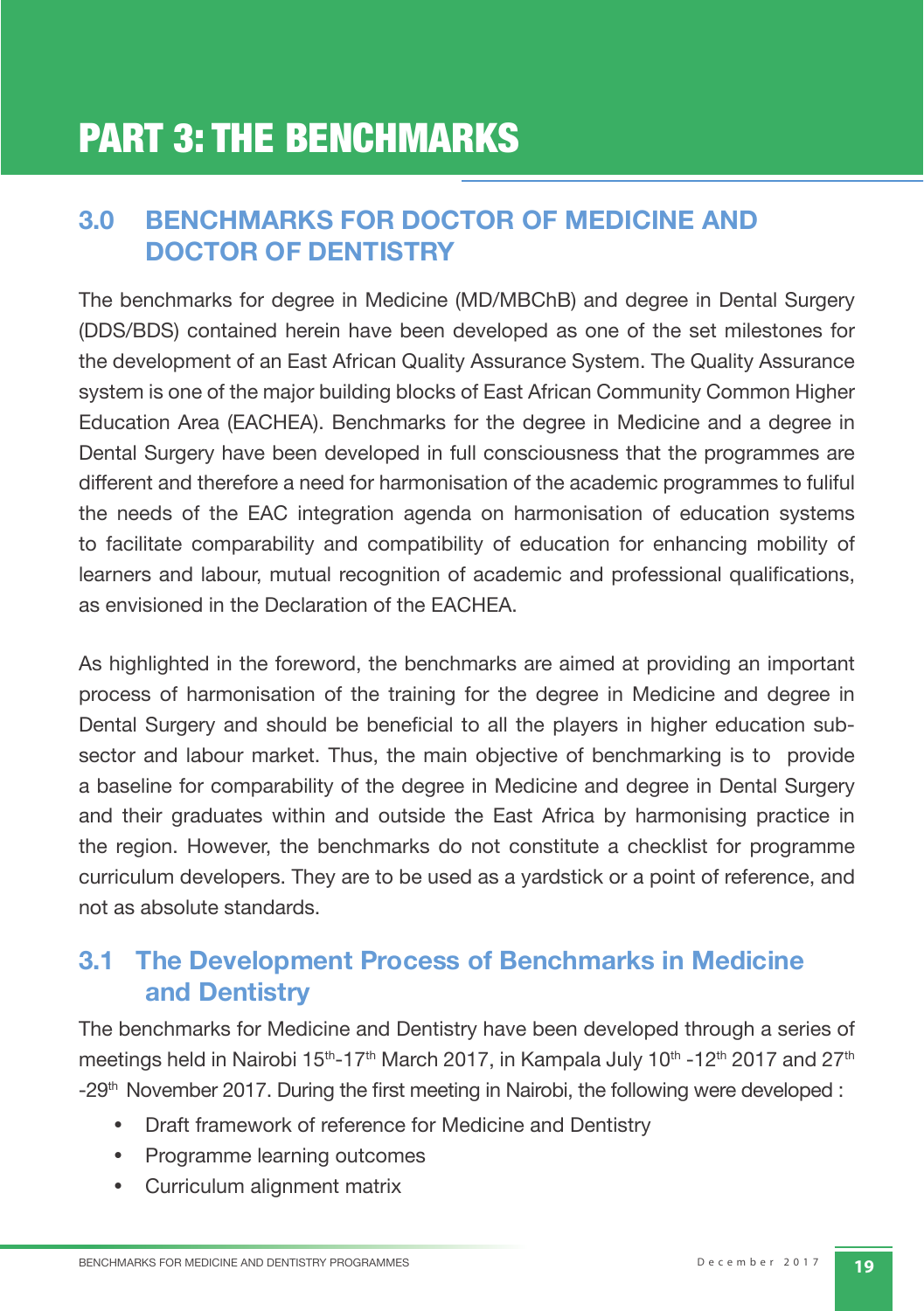During the second and third meetings, in Kampala, the learning outcomes and curriculum alignement matrix were discussed, revised and finalised. Ultimately, once approved, the benchmakrs will be used by various wide stakeholders that include among others Universities, Higher Education National Regulatory Agencies (NRAs), professional bodies, Ministries of Education and Ministries of Health, and employers from all the EAC Partner States.

# **3.2 Programme Description: Bachelor of Medicine and Bachelor of Surgery (MBChB) / Doctor of Medicine (MD)**

Training in Medicine aims at producing doctors with knowledge, skills, values and attitudes that will enable them address the needs of the society. At the same time, they will have the ability for lifelong learning and be able to adjust to changing conditions in health care delivery system. They must also be able to embrace the rapid growth in scientific knowledge and technology.

#### **3.2.1 MBChB/MD Programme goal**

The goal of this programme is to produce a medical doctor who has knowledge and skills, who is professionally and ethically sound, capable of delivering essential medical care through promotion of health, prevention of disease, diagnosis, management and palliation.

#### **3.2.2 Programme Objectives**

Graduates from the medical programme will make care and safety of patients and clients their primary concern. They will apply knowledge, skills and attitudes attained through education, research and training, in a competent and ethical manner.

Specifically, the programme is intended to:

- a) Equip student with knowledge and understanding of health and its promotion, and of disease, its prevention and management, in the context of the individual, family and community;
- b) Enable student to gain proficiency and competence in basic clinical skills and procedures;
- c) Enable student acquire right attitudes required for the achievement of high standards of medical practice;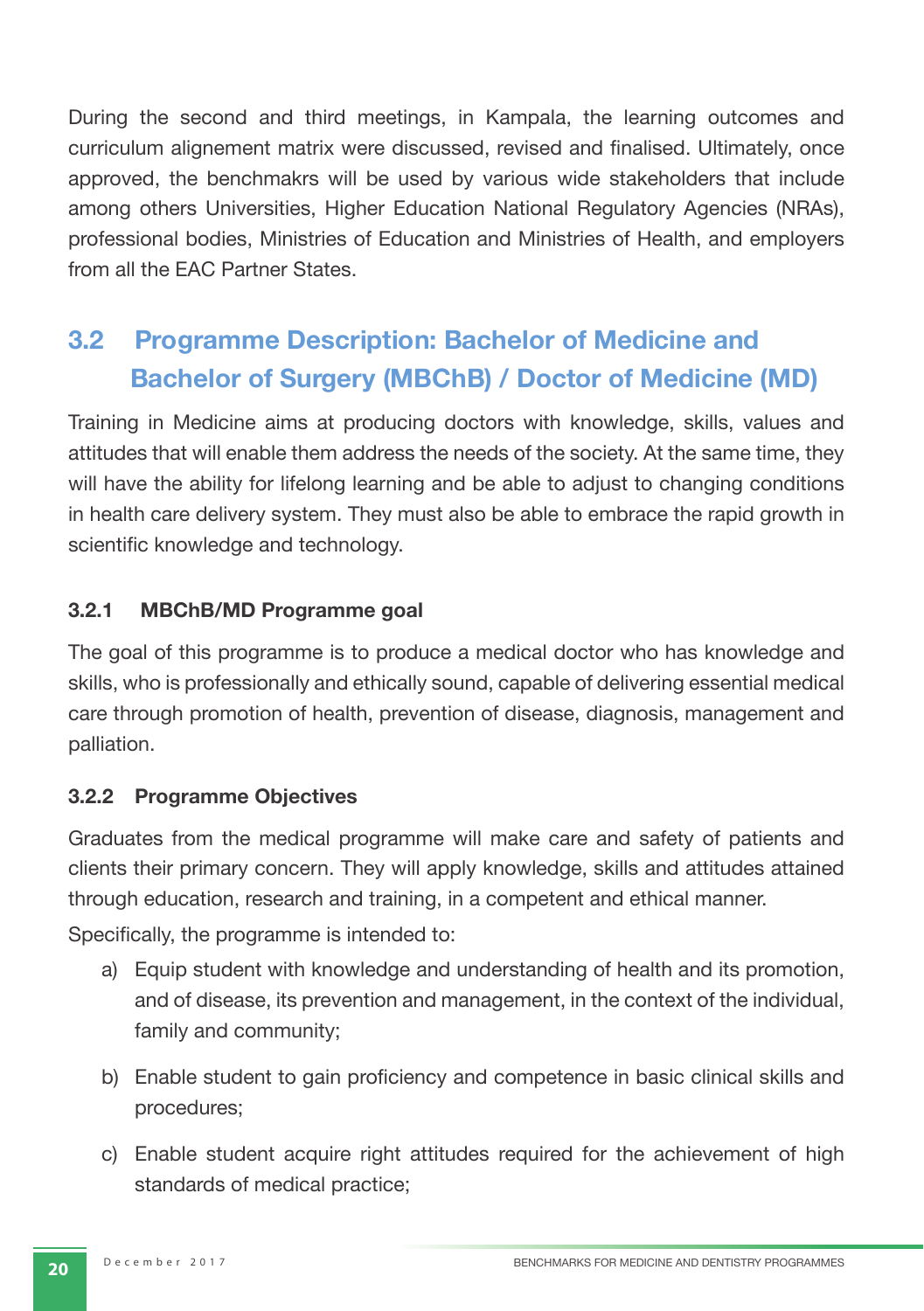- d) Impart knowledge and skills on leadership and management in health services;
- e) Enable students develop interest in and be involved in research; and
- f) Enable students acquire lifelong learning qualities, such as critical thinking, creativity, reading etc.

#### **3.2.3 Expected Program Learning Outcomes**

The programme learning outcomes have been grouped into four thematic areas that capture the essential role of a doctor and aims at producing a holistic graduate:

- 1. Doctor as a scholar and scientist
- 2. Doctor as practitioner
- 3. Doctor as a professional
- 4. Doctor as a manager/leader

These learnimg outcomes conform to the concept of the " WHO Five stars doctor" who is expected to be : Care provider, Decision maker, Communicator, Community Leader and a Manager.

#### **3.2.3.1 The Doctor as a Scholar and Scientist (Outcomes 1-4)**

- **001. BIOMEDICAL SCIENCES:** The graduate will be able to apply to medical practice the biomedical scientific principles, method and knowledge relating to anatomy, biochemistry, cell biology, genetics, immunology, microbiology, molecular biology, nutrition, pathology, pharmacology and physiology.
- **002. PSYCHOLOGICAL ASPECTS OF MEDICINE:** The graduate will be able to recognise and assess important psychological and behavioral aspects of health, illness and disease; and respond appropriately to these aspects, using strategies such as explanation, advice and reassurance to address them.
- **003. SOCIAL SCIENCES AND PUBLIC HEALTH:** The graduate will be able to implement, at a clinical level, knowledge of how to prevent disease, prolong life and promote health through organised efforts of the community. The graduate will also be able to demonstrate understanding of how to analyse a population's health problems, establish the causes and effects of these problems and identify and implement solutions that address them.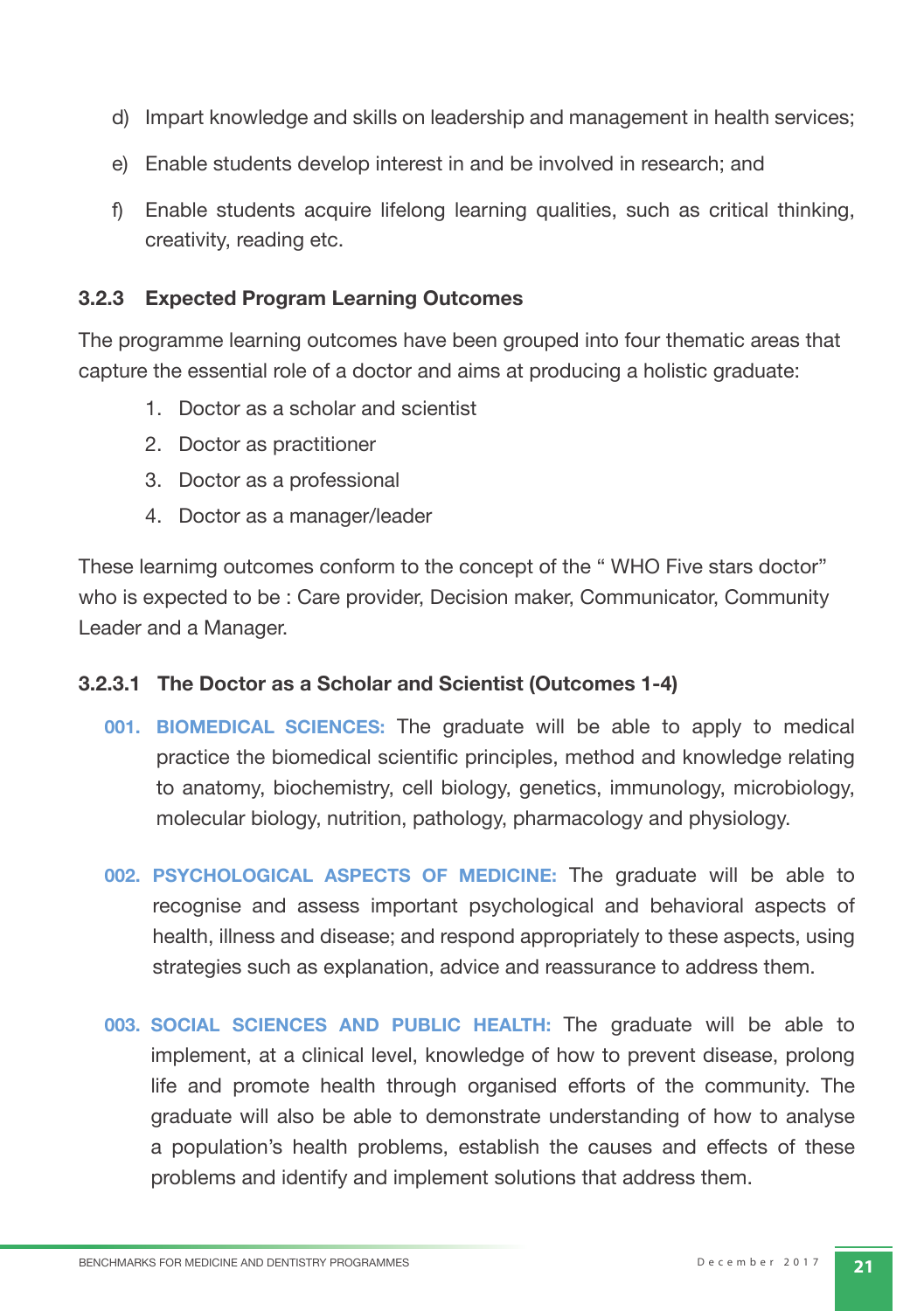**004. EVIDENCE-BASED MEDICINE and RESEARCH:** The graduate will be able to use the best available medical evidence, found through a systematic search and appraisal of the relevant information sources, to inform their clinical decisions; and generate new knowledge or personal understanding through the application of basic research methods and skills.

#### **3.2.3.2 The Doctor as a Practitioner (Outcomes 5-9)**

- **005. PRESENTATION, DIAGNOSIS AND MANAGEMENT OF DISEASES:** The graduate will be able to describe the modes of presentation and natural history of diseases, recognise and interpret the presenting signs and symptoms, construct a differential diagnosis, and choose appropriate methods to investigate, treat and care for patients in a multiprofessional and multicultural setting.
- **006. COMMUNICATION:** The graduate will be able to communicate clearly, sensitively and effectively with patients and their relatives, and with colleagues from the medical and other professions.
- **007. PROMOTION OF TEAM WORK:** The graduate as a team member will be able to promote team-work and develop others' learning in order to enhance patient care.
- **008. EMERGENCY CARE, CLINICAL AND RESUSCITATION SKILLS:** The graduate will be able to recognise, systematically assess emergency cases, institute immediate management, including first aid and resuscitation, perform a range of clinical skills and procedures safely and effectively.
- **009. CLINICAL PHARMACOLOGY AND THERAPEUTICS:** The graduate will be able to describe how drugs act and apply this knowledge to clinical practice in prescribing appropriate drugs to treat the identified clinical condition, to promote rationale drug use and to evaluate the potential benefits and risks.
- **010. ICT:** The graduate will be able to use information technology effectively in a medical context.

#### **3.2.3.3 The Doctor as a Profession (Outcomes 10-11)**

**011. MEDICAL ETHICS, LEGAL AND PROFESSIONAL RESPONSIBILITIES:** The graduate will be able to practice medicine safely, within an ethical framework, with insight and compassion, according to the legal requirements and professional standards of medical practice.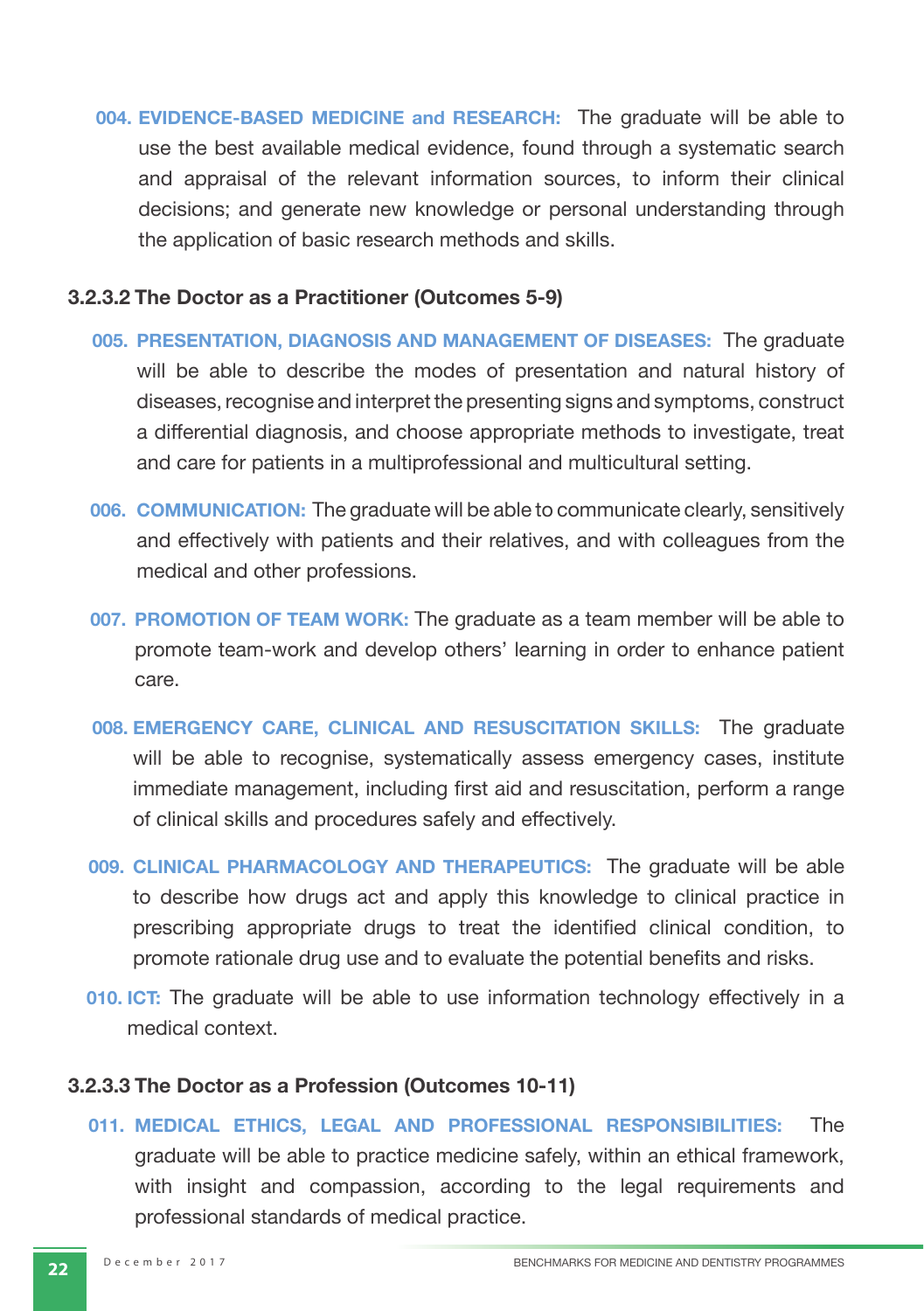**012. PERSONAL PROFESSIONAL DEVELOPMENT:** The graduate will be able to take a reflective and self-directed approach to continuing professional development.

#### **3.2.3.4 Doctor as a Manager/Leader (Outcome 13)**

**013. HEALTH SYSTEM MANAGEMENT:** The graduate will be able to: understand the healthcare system and to provide leadership and management in health care planning, financing, prioritisation and implementation of health care programs at various levels of service delivery and advocate for quality of patients'care.

#### **3.2.4 Core courses in an MBChB/MD programme**

These are the core courses for the MBChB /MD programme , however each Institution can add their unique courses, based on their innovativeness and philosopy of the programme.

| No.            | <b>Core courses</b>                                                    |
|----------------|------------------------------------------------------------------------|
| $\mathbf{1}$   | Human Anatomy and Embryology                                           |
| 2              | <b>Medical Biochemistry</b>                                            |
| 3              | <b>Medical Physiology</b>                                              |
| $\overline{4}$ | Behaviour and social sciences (Anthropology, Sociology and Psychology) |
| 5              | Nutrition and dietetics                                                |
| 6              | Communication skills for health workers                                |
| $\overline{7}$ | Immunology, microbiology and parasitology                              |
| 8              | Pathology                                                              |
| 9              | Haematology and blood transfusion                                      |
| 10             | Clinical chemistry                                                     |
| 11             | <b>Biostatistics</b>                                                   |
| 12             | Epidemiology and demography                                            |
| 13             | Environmental health                                                   |
| 14             | Occupational health and safety                                         |
| 15             | Research methodology                                                   |
| 16             | Health system management                                               |
| 17             | Pharmacology and theurapeutics                                         |
| 18             | <b>Child health and Paediatrics</b>                                    |
| 19             | Internal medicine                                                      |
| 20             | Gynecology and obstetrics                                              |
| 21             | Surgery                                                                |
| 22             | Medical jurusprudence and applied toxicology                           |

#### **Table 2: Core courses for the Medicine Programme**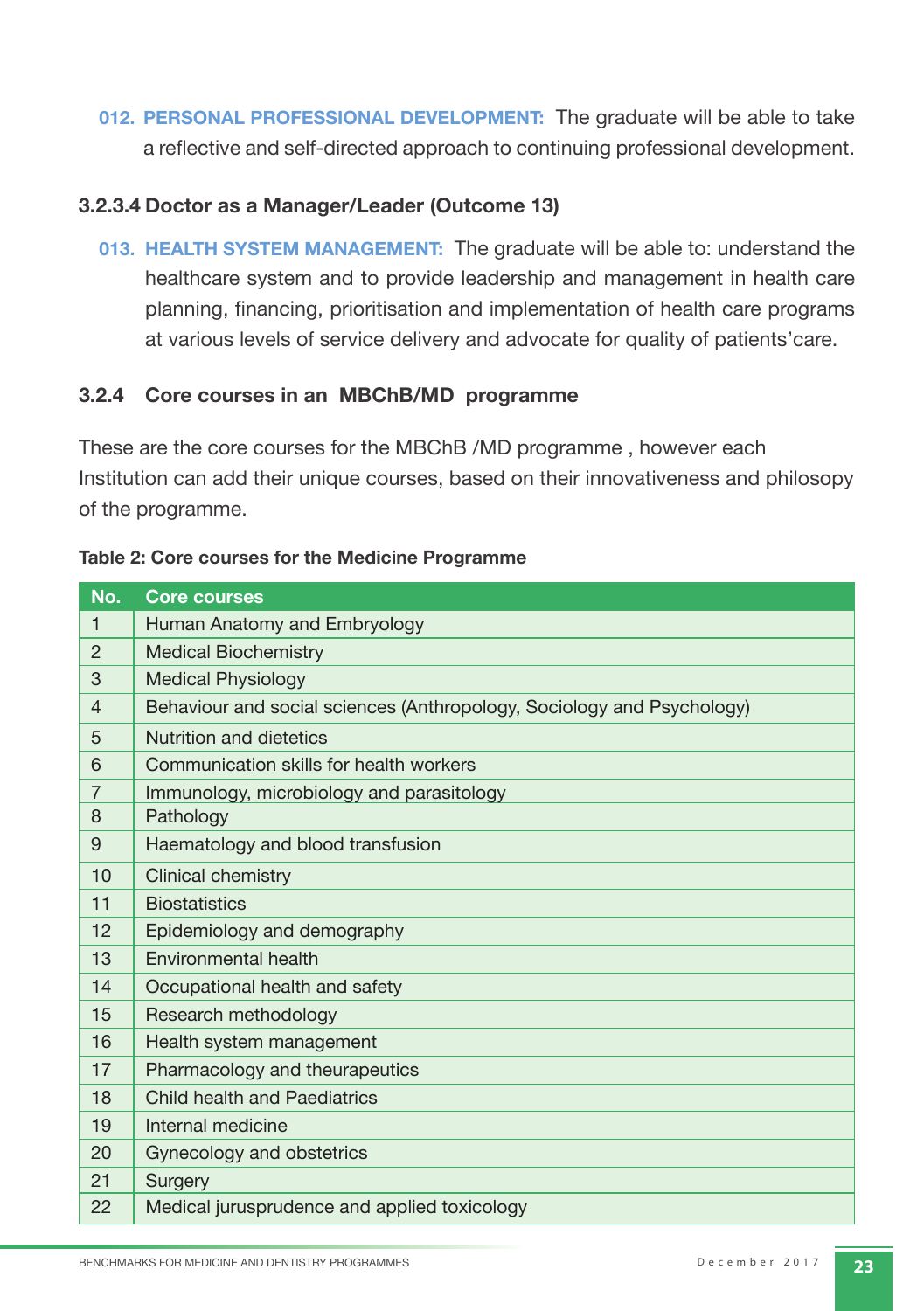| 23 | Anesthesiology and critical care medicine                      |
|----|----------------------------------------------------------------|
| 24 | <b>ENT</b>                                                     |
| 25 | Ophtalmology                                                   |
| 26 | Dermatology and venerology                                     |
| 27 | Radiology and Imaging                                          |
| 28 | Orthopedics and trauamatology                                  |
| 29 | Physical medicine and rehabilitation                           |
| 30 | Medical ethics, professional conducts and medical-legal issues |
| 31 | Mental health                                                  |
| 32 | Palliative care                                                |
| 33 | <b>ICT</b> in Medicine                                         |
| 34 | Geriatric medicine                                             |

#### **3.2.5 The Curriculum Alignment Matrix for Medicine Programme**

The development of a curriculum alignment matrix enables one to check how far the courses contribute to the programme learning outcomes. Table 3 below is a curriculum alignment matrix showing the relationship between the formulated programme learning outcomes and the courses developed.

| <b>Table 3: The Curriculum Allignment Matrix</b> |  |  |  |  |
|--------------------------------------------------|--|--|--|--|
|--------------------------------------------------|--|--|--|--|

| <b>Core courses</b>                                                               |                           | <b>Expected learning outcomes of a doctor as a:</b> |              |   |              |                           |                     |              |              |    |    |              |                                                 |  |
|-----------------------------------------------------------------------------------|---------------------------|-----------------------------------------------------|--------------|---|--------------|---------------------------|---------------------|--------------|--------------|----|----|--------------|-------------------------------------------------|--|
|                                                                                   |                           | <b>Scholar</b><br>and Scientist                     |              |   |              |                           | <b>Practitioner</b> |              |              |    |    |              | <b>Professional   Manager/</b><br><b>Leader</b> |  |
|                                                                                   | 1                         | $\overline{2}$                                      | 3            | 4 | 5            | 6                         | 7                   | 8            | 9            | 10 | 11 | 12           | 13                                              |  |
| Human anatomy and<br>embryology                                                   | X                         |                                                     |              |   |              |                           | $\mathsf{X}$        |              |              |    |    |              |                                                 |  |
| Medical biochemistry                                                              | $\mathsf{X}$              |                                                     |              |   |              | $\mathsf{x}$              | $\mathsf{x}$        |              |              |    |    |              |                                                 |  |
| <b>Medical Physiology</b>                                                         | $\boldsymbol{\mathsf{x}}$ |                                                     |              |   |              | $\mathsf{X}$              | $\mathsf{x}$        |              |              |    |    |              |                                                 |  |
| Behaviour and<br>social sciences<br>(Antropology,<br>sociology and<br>psychology) |                           | $\mathsf{x}$                                        | $\mathsf{x}$ |   |              | $\boldsymbol{\mathsf{x}}$ | $\mathsf{x}$        |              |              |    |    |              |                                                 |  |
| Nutrition and dietetics                                                           | $\mathsf{x}$              | $\mathsf{x}$                                        | $\mathsf{x}$ |   | $\mathsf{x}$ | $\mathsf{x}$              | $\mathsf{x}$        | $\mathsf{x}$ | $\mathsf{x}$ |    |    |              |                                                 |  |
| <b>Communication skills</b><br>for heath workers                                  |                           | $\mathsf{x}$                                        | $\mathsf{x}$ |   | $\mathsf{x}$ | $\mathsf{x}$              | $\mathsf{x}$        |              |              | X  |    | $\mathsf{x}$ |                                                 |  |
| Immunology,<br>microbiology and<br>parasitology                                   | $\boldsymbol{\mathsf{X}}$ |                                                     |              |   | $\mathsf{x}$ | $\mathsf{x}$              | $\mathsf{x}$        |              |              |    |    |              |                                                 |  |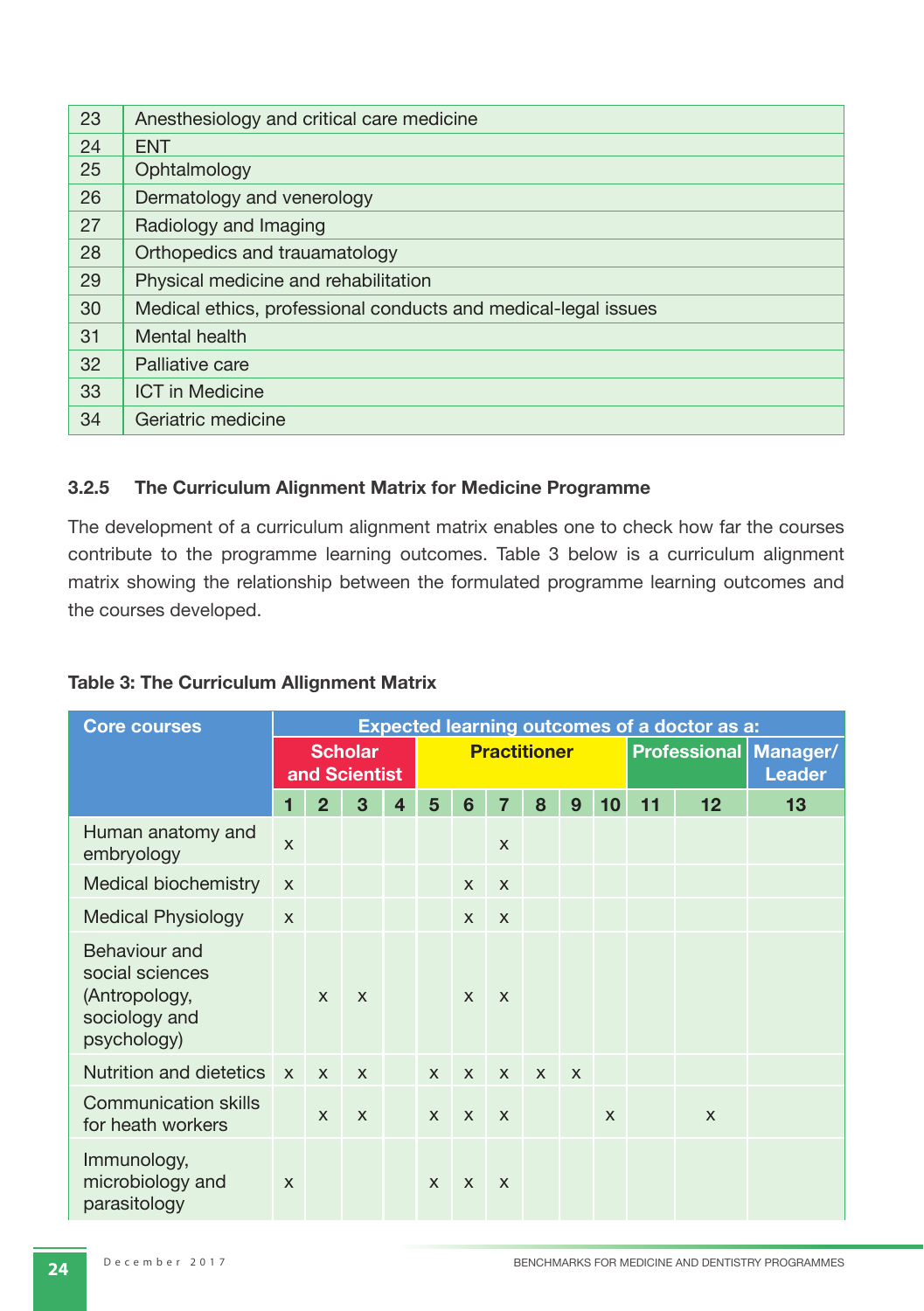| <b>Core courses</b>                                |              | Expected learning outcomes of a doctor as a: |                                 |                           |   |                |                     |             |                           |    |    |                     |                           |
|----------------------------------------------------|--------------|----------------------------------------------|---------------------------------|---------------------------|---|----------------|---------------------|-------------|---------------------------|----|----|---------------------|---------------------------|
|                                                    |              |                                              | <b>Scholar</b><br>and Scientist |                           |   |                | <b>Practitioner</b> |             |                           |    |    | <b>Professional</b> | Manager/<br><b>Leader</b> |
|                                                    | 1            | $\overline{2}$                               | 3                               | $\overline{\mathbf{4}}$   | 5 | $6\phantom{1}$ | $\overline{7}$      | 8           | $\mathbf{9}$              | 10 | 11 | 12                  | 13                        |
| Pathology                                          | $\mathsf{x}$ |                                              |                                 |                           | X | $\pmb{\times}$ | X                   |             |                           |    |    |                     |                           |
| Haematology and<br>blood transfusion               | X            |                                              |                                 |                           | X | $\pmb{\times}$ | X                   | X           | X                         |    |    |                     |                           |
| Clinical chemistry                                 | $\mathsf{x}$ |                                              |                                 |                           | X | X              | X                   | X           |                           |    |    |                     |                           |
| <b>Biostatistics</b>                               |              | X                                            | X                               | $\pmb{\times}$            | X | X              | X                   |             |                           |    |    |                     |                           |
| Epidemiology and<br>demography                     |              | X                                            | X                               | X                         | X | X              | X                   |             |                           |    |    |                     |                           |
| Environmental health                               |              | X                                            | X                               |                           | X | X              | X                   |             |                           |    |    |                     |                           |
| Occupational health<br>and safety                  |              | X                                            | X                               |                           | X | X              | X                   | X           |                           |    |    |                     |                           |
| Research<br>methodology                            | X            | X                                            | X                               | X                         | X | X              | X                   |             |                           |    |    |                     |                           |
| Health system<br>management                        |              |                                              | X                               |                           |   | X              | X                   | X           |                           |    |    |                     | X                         |
| Pharmacology and<br>theurapeutics                  | X            |                                              |                                 | X                         | X | X              | X                   | X           | X                         |    |    |                     |                           |
| Child health and<br>Paediatrics                    |              | X                                            | $\pmb{\times}$                  |                           | X | $\pmb{\times}$ | X                   | X           | X                         |    |    |                     |                           |
| Internal medicine                                  |              | X                                            | X                               |                           | X | X              | X                   | X           | X                         |    |    |                     |                           |
| Gynecology and<br>obstetrics                       |              | X                                            | X                               |                           | X | X              | X                   | X           | X                         |    |    |                     |                           |
| Surgery                                            |              | X                                            | X                               |                           | X | X              | X                   | X           | X                         |    |    |                     |                           |
| Medical<br>jurusprudence and<br>applied toxicology |              | X                                            | X                               |                           | X | X              | X                   |             | X                         |    | X  |                     | X                         |
| Anesthesiology and<br>critical care medicine       |              | X                                            | X                               |                           | X | X              | X                   | X           | X                         |    |    |                     |                           |
| <b>ENT</b>                                         |              | $\pmb{\times}$                               | $\pmb{\times}$                  |                           | X | $\mathsf X$    | $\mathsf X$         | $\mathsf X$ | $\mathsf X$               |    |    |                     |                           |
| Ophtalmology                                       |              | $\mathsf X$                                  | $\mathsf X$                     |                           | X | $\mathsf X$    | $\mathsf{X}$        | $\mathsf X$ | $\mathsf X$               |    |    |                     |                           |
| Dermatology and<br>venerology                      |              | $\mathsf X$                                  | X                               |                           | X | $\mathsf X$    | $\mathsf X$         | $\mathsf X$ | $\boldsymbol{\mathsf{X}}$ |    |    |                     |                           |
| Radiology and<br>Imaging                           |              | $\mathsf X$                                  | $\boldsymbol{\mathsf{X}}$       |                           | X | $\mathsf X$    | $\mathsf X$         | $\mathsf X$ | $\mathsf X$               |    |    |                     |                           |
| Orthopedics and<br>traumatology                    |              | $\mathsf X$                                  | $\boldsymbol{\mathsf{X}}$       |                           | X | $\mathsf X$    | $\mathsf X$         | X           | $\mathsf X$               |    |    |                     |                           |
| Physical medicine and<br>rehabilitation            |              | $\mathsf X$                                  | $\boldsymbol{\mathsf{X}}$       | $\boldsymbol{\mathsf{X}}$ |   | $\mathsf X$    | $\mathsf X$         | $\mathsf X$ |                           |    |    | $\mathsf{x}$        |                           |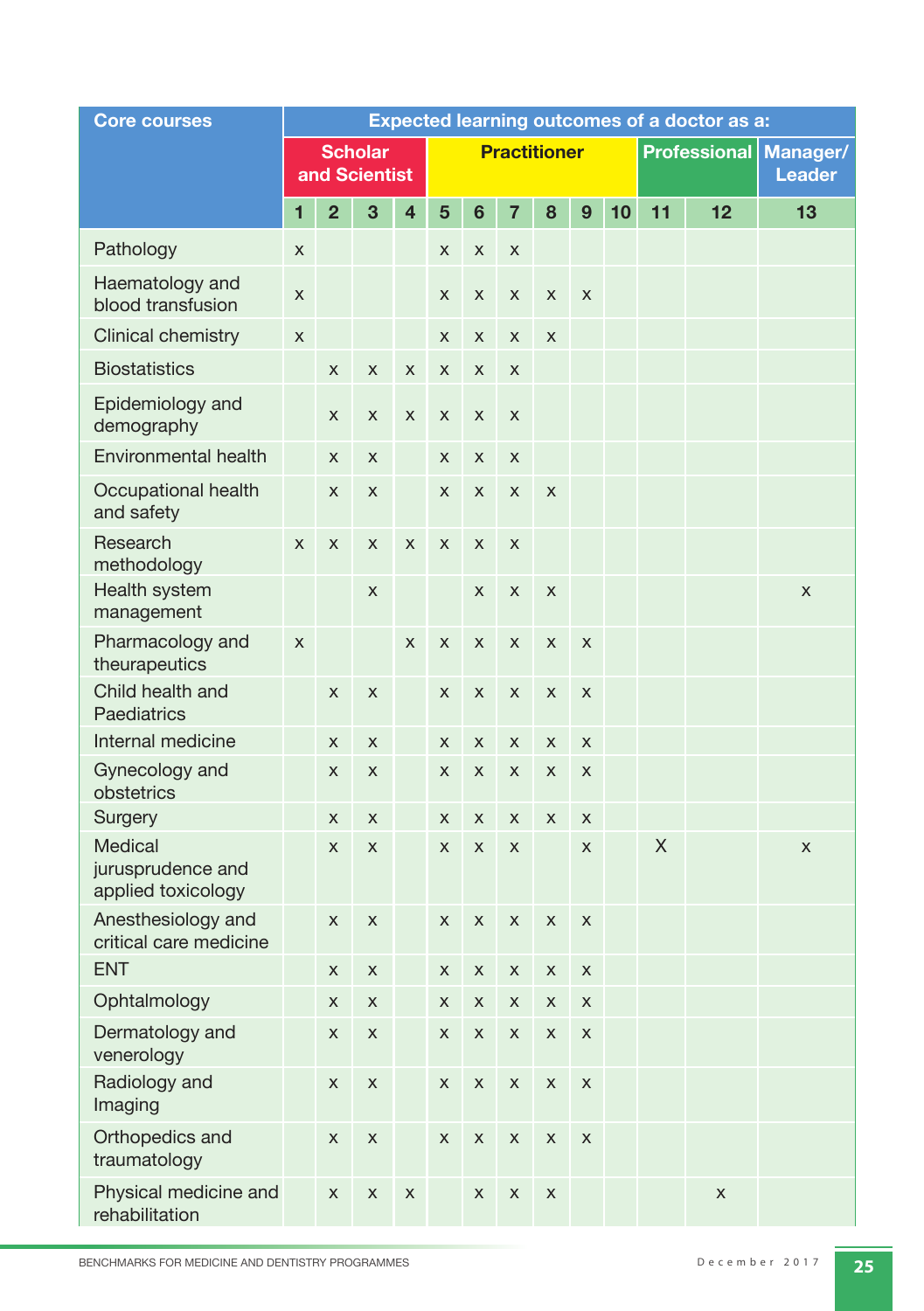| <b>Core courses</b>                                                            |              | <b>Expected learning outcomes of a doctor as a:</b> |                                 |              |              |              |                     |              |              |                           |          |                           |                                               |  |
|--------------------------------------------------------------------------------|--------------|-----------------------------------------------------|---------------------------------|--------------|--------------|--------------|---------------------|--------------|--------------|---------------------------|----------|---------------------------|-----------------------------------------------|--|
|                                                                                |              |                                                     | <b>Scholar</b><br>and Scientist |              |              |              | <b>Practitioner</b> |              |              |                           |          |                           | <b>Professional Manager/</b><br><b>Leader</b> |  |
|                                                                                |              | $\overline{2}$                                      | 3                               | 4            | 5            | 6            | 7                   | 8            | 9            | 10                        | 11       | 12                        | 13                                            |  |
| Medical ethics,<br>professional conducts<br>and medical-legal<br><b>issues</b> |              |                                                     | $\boldsymbol{\mathsf{x}}$       |              | $\mathsf{x}$ | $\mathsf{x}$ | $\mathsf{x}$        |              |              |                           | X        | $\boldsymbol{\mathsf{X}}$ |                                               |  |
| Mental health                                                                  |              | $\mathsf{x}$                                        | $\boldsymbol{\mathsf{x}}$       |              | $\mathsf{x}$ | $\mathsf{X}$ | $\mathsf{x}$        | $X$ $X$      |              |                           |          |                           |                                               |  |
| Palliative care                                                                |              | $\mathsf{x}$                                        | $\boldsymbol{\mathsf{X}}$       | $\mathsf{X}$ |              | $\mathsf{x}$ | $\mathsf{x}$        | $\mathsf{x}$ |              |                           |          | $\boldsymbol{\mathsf{x}}$ |                                               |  |
| <b>ICT</b>                                                                     | $\mathsf{x}$ | $\mathsf{x}$                                        | $\boldsymbol{\mathsf{X}}$       | $\mathsf{x}$ | $\mathsf{x}$ | $\mathsf{X}$ | $\mathsf{X}$        | $\mathsf{x}$ | $\mathsf{x}$ | $\mathsf{x}$              | $\times$ | $\boldsymbol{\mathsf{X}}$ | $\mathsf{x}$                                  |  |
| Geriatric Medicine                                                             | $\mathsf{x}$ | $\mathsf{x}$                                        | $\boldsymbol{\mathsf{x}}$       | X            | $\mathsf{x}$ | $\mathsf{x}$ | $\mathsf{x}$        | $\mathsf{x}$ | X            | $\boldsymbol{\mathsf{x}}$ | X        | X                         | X                                             |  |

#### **3.2.6 Elective Period**

All courses are mandatory. However, there will be a dedicated elective period whereby a student will choose/select an area of interest relevant to Medicine. The student will work with assigned supervisor and at the end of this period and the student is expected to produce a written report.

#### **3.2.7 Credit Unit / Contact Hours**

*A Credit unit (CU)*: Credit is a measurement unit for notional or average learning time. The notional learning time includes all the activities, which a learner is expected to undertake in order to achieve the designated learning outcome. A credit is awarded when the specific set of learning outcomes for a module or program have been successfully demonstrated. Small amounts of measurable learning can therefore be credited and recorded, and can potentially be accumulated towards a minimum graduation load of 200 credit units for a five year programme and 240 credit units for six year programme.

Such activities include but are not limited to lectures, seminars/tutorials, assignments. Independent studies like project work/research, and practical training/field attachment.

A credit unit is equivalent to 15 contact hours of lectures, 30 hours of tutorial and 45 hours of practicals (bed-side teaching, lab works,…). Contact hour is a measure that represent an hour of scheduled learning activity or instruction for students.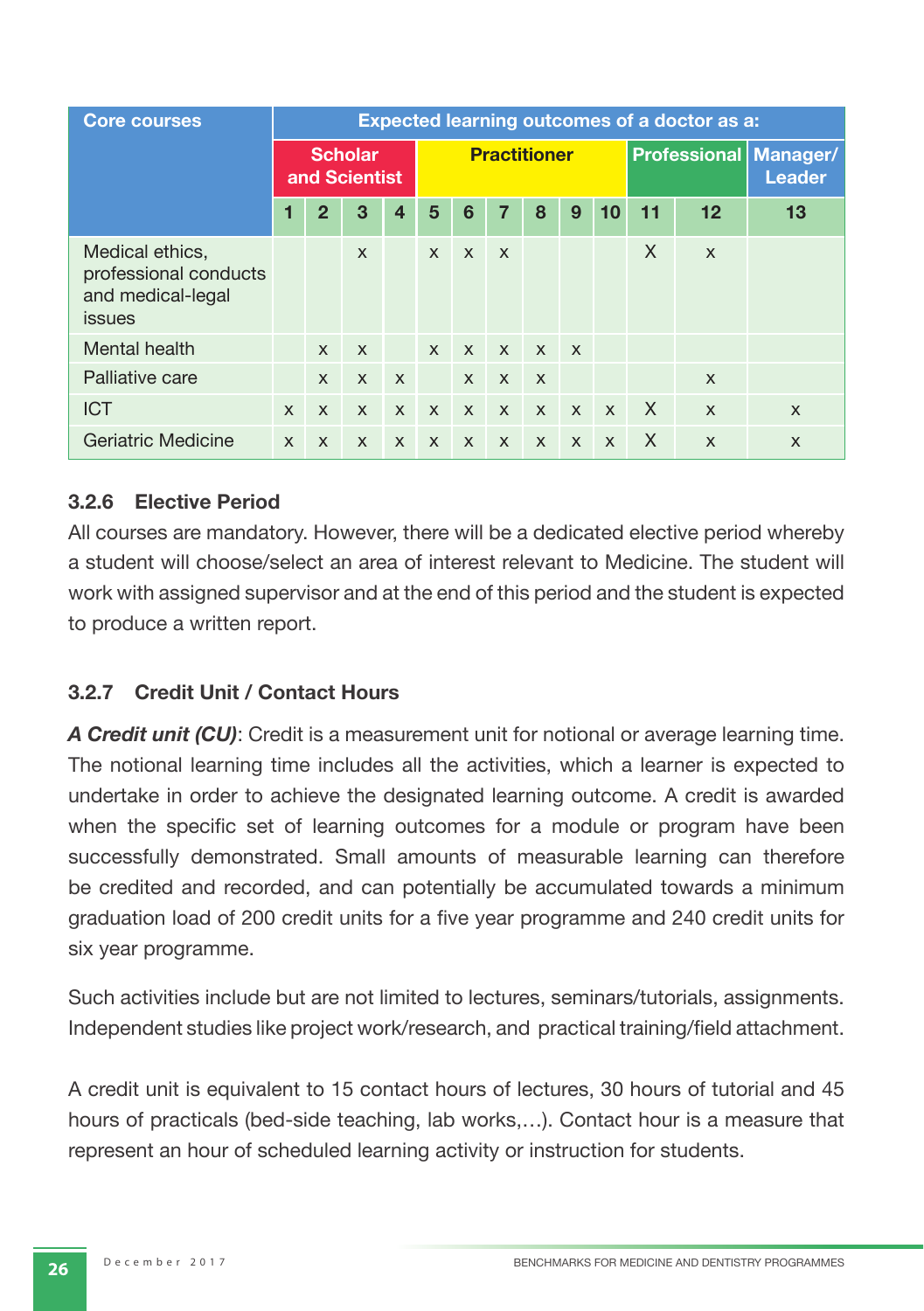#### **3.2.8 Student Assessment Methods**

The assessment will include:

- Continuous assessment
- Summative assessment

The assessment will be a combination of any of the following:

- Written
- Objectice Structured Practical Exammination (OSPE),
- Objective Structured Clinical Exammination (OSCE),
- Viva voce
- Assignments
- Logbook examination
- Seminar presentation
- Project assessment
- Practicals
- Case presentation
- Clinicals

#### **Note**:

- 1. The programme should be formulated in such a way that a student who fails the clinical examination, fails the overall examination.
- 2. Continuous assessment will contribute at least 30% of the total marks.

#### **3.2.9 Project Work**

The project work is a mandatory requirement for graduation. The purpose of the project work is to promote the development and application of critical thinking and problem solving skills that are fundamental to the integration of medical science and clinical care. Students gain an understanding of the research process, limitations and variability of data, and the translation of research and critical thinking skills to clinical practice. Students are expected to articulate a relevant research question, decide on appropriate methods to address the question, collect and analyze the data, reach proper conclusions, and write a scientific report summarising their work, including implications for further inquiry and/or clinical practice.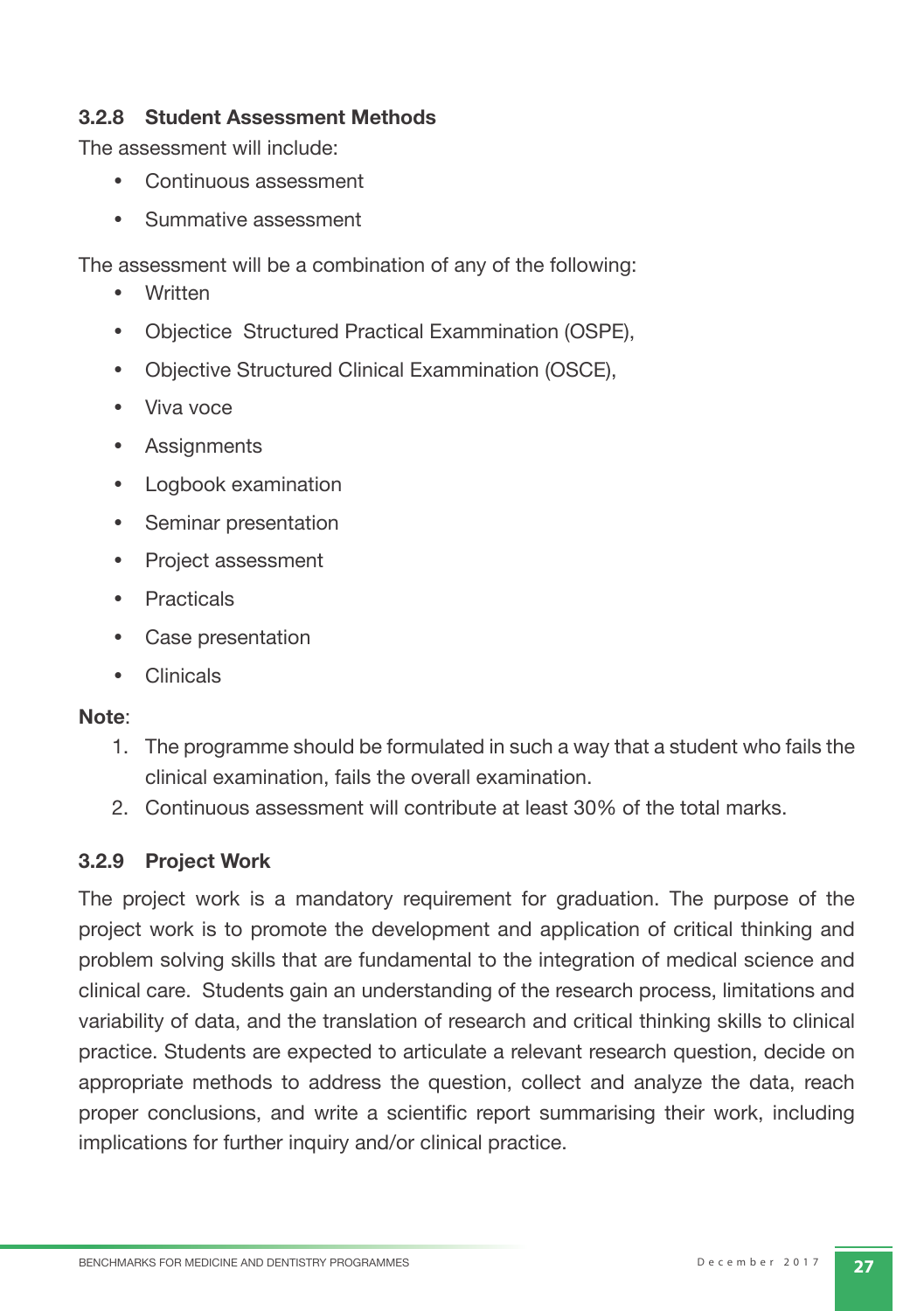#### **3.2.10 Internship in Medicine**

This is a training done in Medicine and it is mandatory before full registration with medical professional regulatory bodies. It is an important period in a doctor's career. During this period, many practical skills are learnt and the knowledge and skills acquired during training are consolidated. A proper attitude by the intern and good guidance given by the supervisors inducts and orientes an individual into the professional life, which serves the doctors well throughout their career.

The ideal duration of internship is two years but it should not be less than 1 year.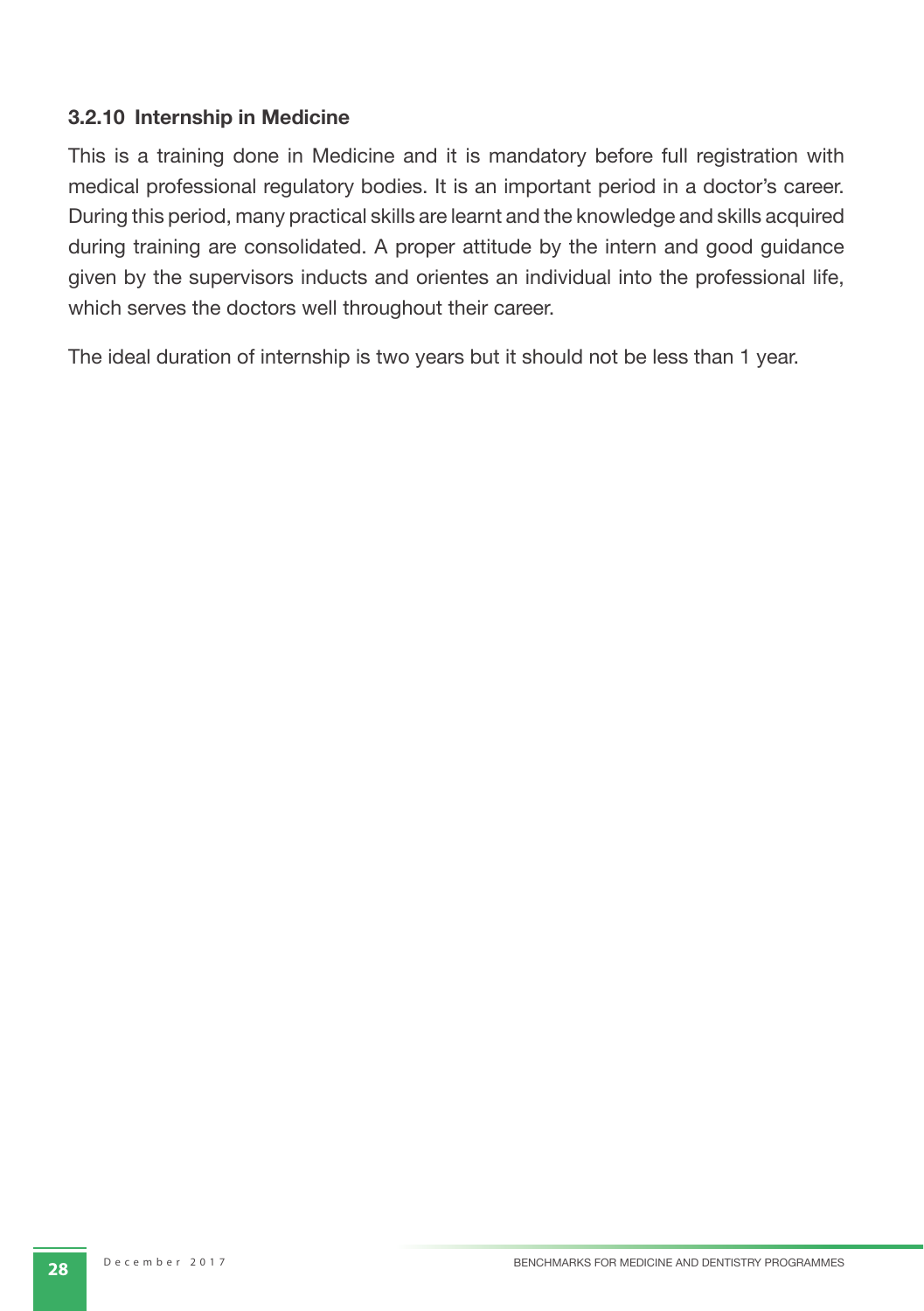### **Programme Description for Bachelor of Dental Surgery / Doctor of Dental Surgery**

#### **3.3.1 BDS/DDS Programme Goal**

The goal of this programme is to produce a Dentist who has knowledge and skills, who is professionally and ethically sound, capable of delivering essential medical care through promotion of health, prevention of disease, diagnosis, management and palliation.

#### **3.3.2 Programme Objectives**

Graduates from the dental programme will make care and safety of patients and clients their primary concern. They will apply knowledge, skills and attitudes attained through education, research and training, in a competent and ethical manner.

Specifically, the programme is intended to:

- a) Equip student with knowledge and understanding of health and its promotion, and of disease, its prevention and management, in the context of the individual, family and community;
- b) Enable student to gain proficiency and competence in basic clinical skills and procedures;
- c) Enable student acquire right attitudes required for the achievement of high standards of dental practice;
- d) Impart knowledge and skills on leadership and management in health services;
- e) Develop interest in and be involved in research; and
- f) Acquire lifelong learning qualities, such as critical thinking, creativity, reading etc.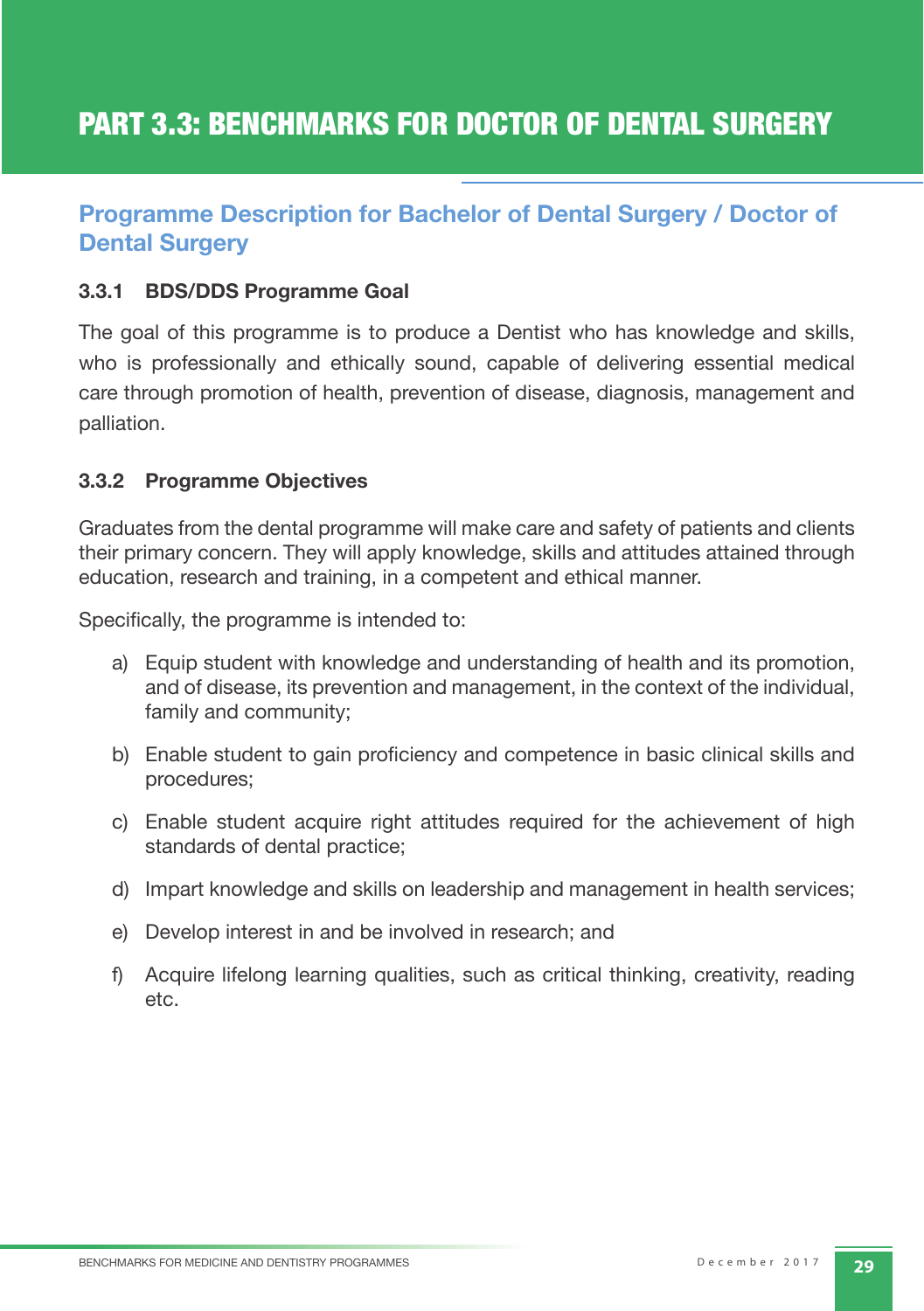#### **3.3.3 Expected Programme Learning Outcomes**

#### **3.3.3.1 The Dentist as a Scholar and Scientist (Outcomes 1-4)**

This domain initially focuses on the normal structure and function of the human body and their relationship to general and oral health. Later the focus changes to structural and functional abnormalities and their effects on general and oral health.

- **1. BIOMEDICAL SCIENCES:** The graduate will be able to apply to dental practice the biomedical scientific principles, method and knowledge relating to anatomy, biochemistry, cell biology, genetics, immunology, microbiology, molecular biology, oral biology, nutrition, pathology and physiology.
- **2. PSYCHOLOGICAL ASPECTS OF DENTISTRY:** The graduate will be able to recognise and assess important psychological and behavioral aspects of oral health, and disease; and respond appropriately to these aspects, using strategies such as explanation, advice and reassurance to address them.
- **3. SOCIAL SCIENCES AND PUBLIC HEALTH:** The graduate will be able to implement, at a clinical level, knowledge of how to prevent oral diseases as part of general health and well-being and promote oral health through the organized efforts of the community; and demonstrate understanding of how to analyse a population's oral health problems, establish the causes and effects of these problems and assist appropriately in implementing effective solutions.
- **4. EVIDENCE-BASED DENTISTRY and RESEARCH:** The graduate will be able to use the best available evidence, found through a systematic search and appraisal of the relevant information sources, to inform their clinical decisions; and generate new knowledge or personal understanding through the application of basic research methods and skills.

#### **3.3.3.2 The Dentist as a Practitioner (Outcomes 5-10)**

This domain provides opportunities to learn practice and reflect on the skills and concepts that are fundamental to dentistry. It also ensures familiarity with the applicable knowledge and skills required in all areas of dentistry.

- **5. PRESENTATION, DIAGNOSIS, PREVENTION AND MANAGEMENT OF ORAL CONDITIONS:** The graduate will be able to identify the oral health care needs of patients, apply and evaluate strategies for oral disease prevention, oral health maintenance and promotion for individuals and the community, provide effective and appropriate patient diagnosis and management.
- **6. COMMUNICATION:** The graduate will be able to communicate clearly, sensitively and effectively with patients and their relatives, with colleagues from the dental/ medical and other professions.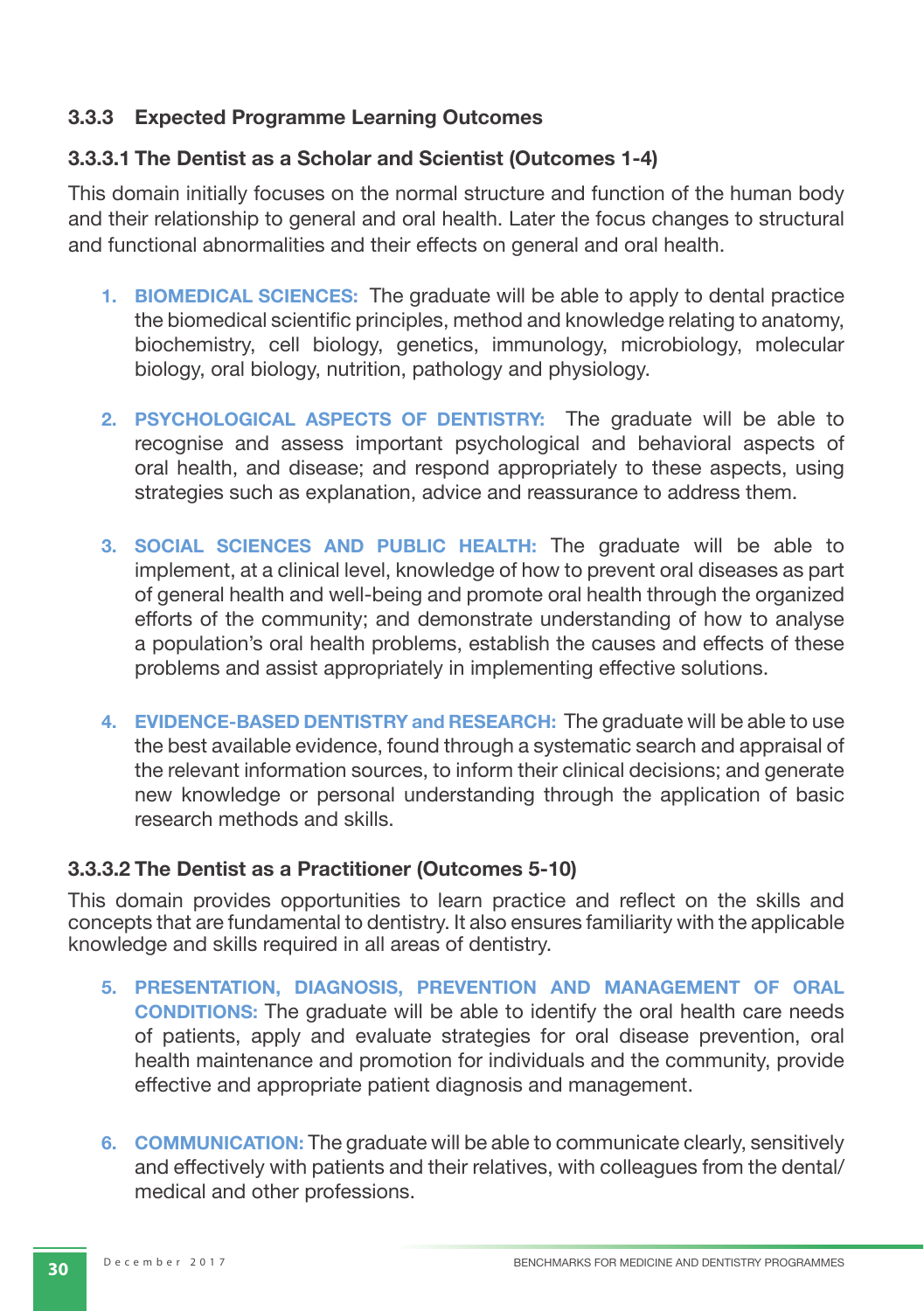- **7. PROMOTION OF TEAM WORK:** The graduate, as a team member will promote team-work and develop others'learning in order to enhance patient care.
- **8. EMERGENCY CARE, CLINICAL AND RESUSCITATION SKILLS:** The graduate will be able to recognize and systematically assess emergency cases and institute appropriate rescuscitation.
- **9. CLINICAL PHARMACOLOGY AND THERAPEUTICS :** The graduate will be able to describe how drugs act and apply this knowledge to clinical practice in prescribing appropriate drugs to treat the identified clinical condition, to review appropriateness of medication and to evaluate the potential benefits and risks. A graduate will also be able to describe the application of dental biomaterials in management of oral conditions.
- **10. ICT:** The graduate will be able to apply information technology to effectively manage oral conditions.

#### **3.3.3.3 The Dentist as a Profession (Outcomes 11-12)**

This domain focuses on the development of the personal and professional aspects of dental practice.

**11. MEDICAL AND DENTAL ETHICS, LEGAL AND PROFESSIONAL** 

**RESPONSIBILITIES:** The graduate will be able to practise dentistry safely, within an ethical framework, with insight and compassion, according to the legal requirements and professional standards of practice.

**12. PERSONAL PROFESSIONAL DEVELOPMENT:** The graduate will be able to take a reflective and self-directed approach to the ongoing study and practice of dentistry, to promote team-work and develop others' learning in order to enhance patient care..

#### **3.3.3.4 The Dentist as a Manager/Leader (Outcome 13)**

**13. HEALTH SYSTEM MANAGEMENT:** The graduate will be able to understand the healthcare system and to provide leadership and management in health care planning, financing, prioritization and implementation of oral health care programs at various levels of service delivery.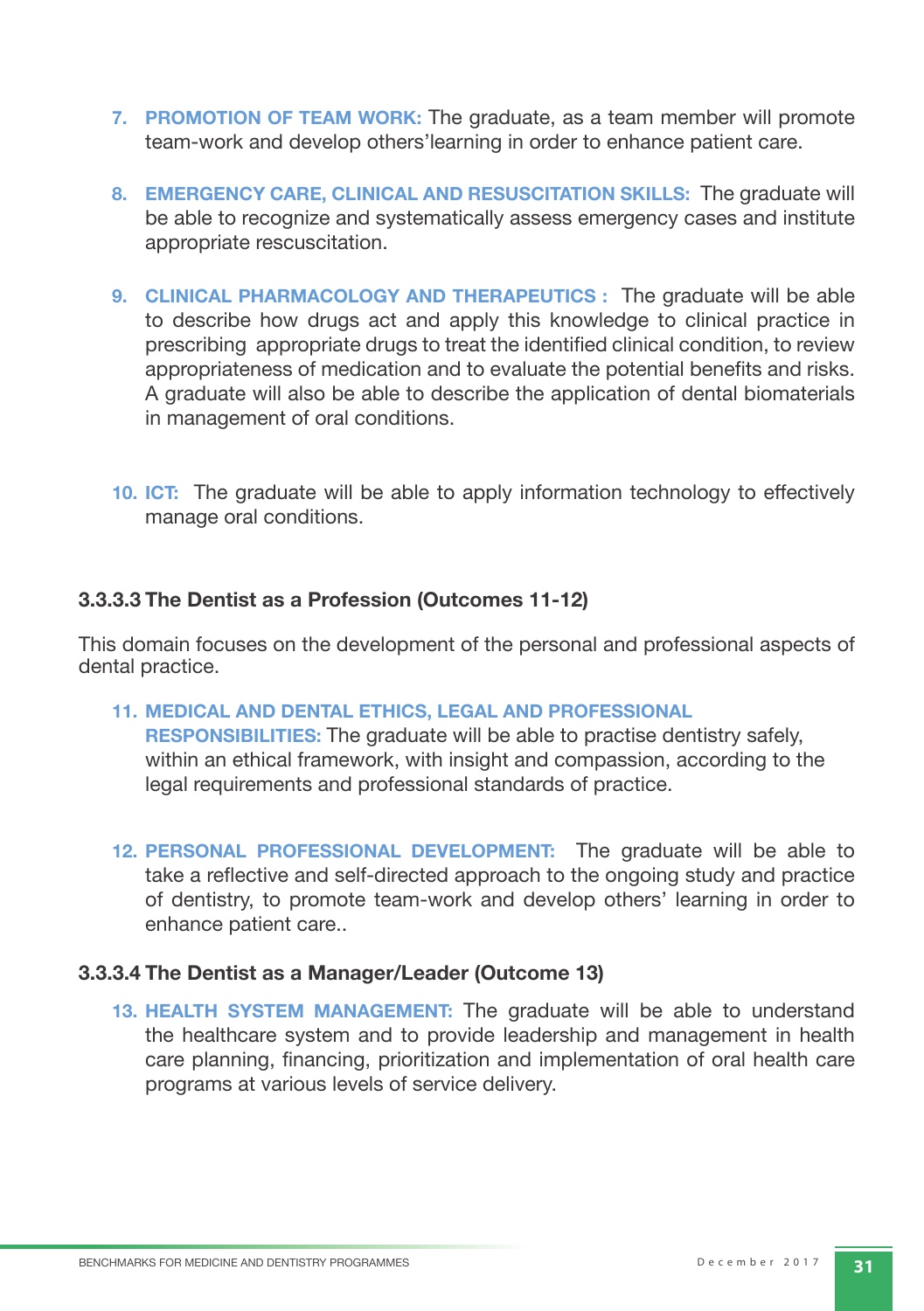#### **3.3.4 Core Courses in the BDS/DDS Programme**

#### **Table 4 : Core courses**

|                | <b>Core courses</b>                                            |
|----------------|----------------------------------------------------------------|
| 1              | <b>Medical Biochemistry</b>                                    |
| $\overline{2}$ | <b>Medical Physiology</b>                                      |
| 3              | Human Anatomy                                                  |
| $\overline{4}$ | Oral & Molecular Biology                                       |
| 5              | General Human Pathology and oral Microbiology                  |
| 6              | Pharmacology and Therapeutics                                  |
| 7              | Principles of Internal Medicine                                |
| 8              | Principles of General Surgery                                  |
| 9              | Periodontology, Community & Preventive Dentistry               |
| 10             | <b>Oral Medicine</b>                                           |
| 11             | Oral Pathology                                                 |
| 12             | Oral and Maxillofacial Surgery                                 |
| 13             | Oral-Maxillofacial Radiology, Imaging & Informatics            |
| 14             | Oro-facial pain and anxiety management                         |
| 15             | <b>Paediatric Dentistry</b>                                    |
| 16             | Orthodontics                                                   |
| 17             | <b>Dental Biomaterials</b>                                     |
| 18             | Restorative Dentistry and Fixed Prosthodontics                 |
| 19             | Prosthetic Dentistry and Dental Technology                     |
| 20             | <b>Public Health</b>                                           |
| 21             | <b>Research Methods</b>                                        |
| 22             | <b>Biostatistics</b>                                           |
| 23             | Leadership and Management                                      |
| 24             | Basic Life Support and Medical Emergencies                     |
| 25             | <b>Communication Skills</b>                                    |
| 26             | <b>ICT</b>                                                     |
| 27             | Medical ethics, professional conducts and medical-legal issues |
| 28             | Palliative care                                                |
| 29             | Geriatric dentistry                                            |

#### **3.3.5 The Curriculum Alignment Matrix for Dental Surgery**

It is important to develop a curriculum alignment matrix. For each course, one has to formulate the specific learning outcomes for that course and to check how far this course contributes to the programme learning outcomes. The table below summarizes the BDS/DDS curriculum alignment matrix drawn from the expected learning outcomes (1-13) as shown in section 3.3.4 above.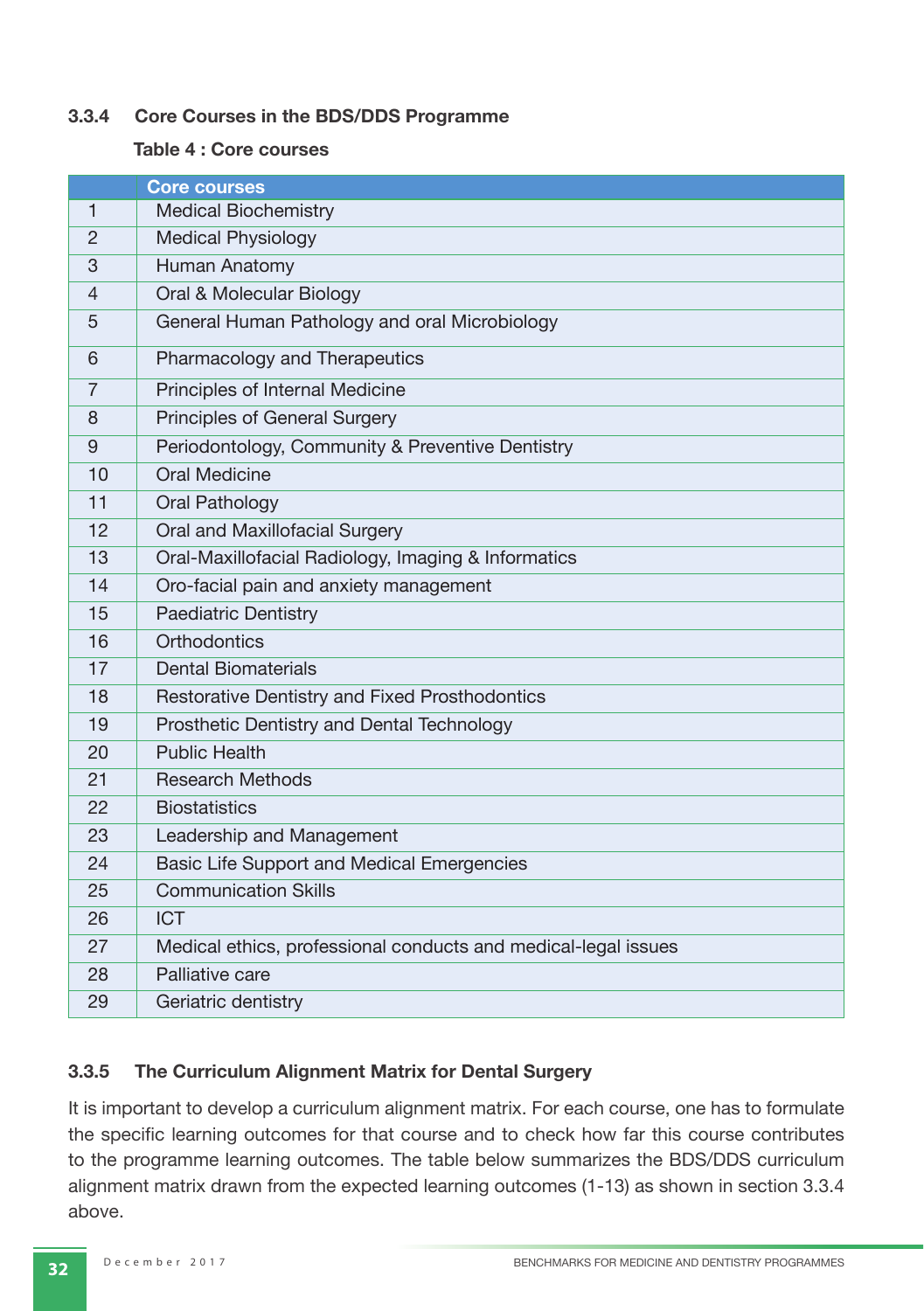#### **Table 5: Curriculum Allignment Matrix for Dental Surgery Programme**

|                |                                                                      |                                 | Expected learning outcomes of a dental Surgeon as a: |             |                |             |                     |                |                |             |                     |             |                           |             |
|----------------|----------------------------------------------------------------------|---------------------------------|------------------------------------------------------|-------------|----------------|-------------|---------------------|----------------|----------------|-------------|---------------------|-------------|---------------------------|-------------|
| No.            | <b>Core courses</b>                                                  | <b>Scholar</b><br>and Scientist |                                                      |             |                |             | <b>Practitioner</b> |                |                |             | <b>Professional</b> |             | Manager/<br><b>Leader</b> |             |
|                |                                                                      |                                 | $\overline{2}$                                       | 3           | $\overline{4}$ | 5           | 6                   | $\overline{7}$ | 8              | 9           | 10 <sup>1</sup>     | 11          | 12                        | 13          |
| 1              | <b>Medical Biochemistry</b>                                          | X                               |                                                      |             |                |             |                     |                |                |             |                     |             |                           | X           |
| $\overline{c}$ | <b>Medical Physiology</b>                                            | X                               |                                                      |             |                |             |                     |                |                |             |                     |             |                           |             |
| 3              | Human Anatomy                                                        | X                               |                                                      |             |                |             |                     |                |                |             |                     |             |                           |             |
| 4              | Oral & Molecular Biology                                             | X                               |                                                      |             |                |             |                     |                |                |             |                     |             |                           |             |
| 5              | General Human Pathology<br>and oral Microbiology                     | X                               |                                                      |             |                |             |                     |                | $\pmb{\times}$ |             |                     |             |                           |             |
| 6              | Pharmacology and<br>Therapeutics                                     |                                 | X                                                    |             |                |             |                     |                | X              | X           |                     |             |                           |             |
| $\overline{7}$ | Principles of Internal<br>Medicine                                   |                                 | X                                                    |             |                | X           |                     |                | X              |             |                     |             |                           |             |
| 8              | <b>Principles of General</b><br>Surgery                              |                                 | X                                                    |             |                | X           |                     |                | X              |             |                     |             |                           |             |
| 9              | Periodontology, Community<br>& Preventive Dentistry                  |                                 | X                                                    |             |                | X           |                     |                | X              |             |                     |             |                           |             |
| 10             | <b>Oral Medicine</b>                                                 |                                 | X                                                    |             |                | X           |                     |                | X              |             |                     |             |                           |             |
| 11             | <b>Oral Pathology</b>                                                |                                 | X                                                    |             |                | X           |                     |                | X              |             |                     |             |                           |             |
| 12             | Oral and Maxillofacial<br>Surgery                                    |                                 | X                                                    |             |                | X           |                     |                | X              |             |                     |             |                           |             |
| 13             | Oral-Maxillofacial Radiology,<br>Imaging & Informatics               |                                 | X                                                    |             |                | X           |                     |                | X              | X           |                     |             |                           |             |
| 14             | Oro-facial pain and anxiety<br>management                            |                                 | X                                                    |             |                | X           |                     |                | X              |             |                     |             |                           |             |
| 15             | <b>Paediatric Dentistry</b>                                          |                                 | X                                                    |             |                | X           |                     |                | X              |             |                     |             |                           |             |
| 16             | <b>Orthodontics</b>                                                  |                                 | X                                                    |             |                | X           |                     |                | X              |             |                     |             |                           |             |
| 17             | <b>Dental Biomaterials</b>                                           | X                               |                                                      |             |                | x           |                     |                | X              | X           |                     |             |                           | X           |
| 18             | Restorative Dentistry and<br><b>Fixed Prosthodontics</b>             |                                 | $\pmb{\times}$                                       |             |                | X           |                     |                | X              |             |                     |             |                           |             |
| 19             | Prosthetic Dentistry and<br>Dental Technology                        |                                 | X                                                    |             |                | X           |                     |                | X              |             |                     |             |                           |             |
| 20             | <b>Public Health</b>                                                 |                                 | X                                                    | X           | X              |             |                     |                | X              |             |                     |             |                           |             |
| 21             | <b>Research Methods</b>                                              |                                 | X                                                    | X           | X              |             |                     |                | X              |             |                     |             |                           |             |
| 22             | <b>Biostatistics</b>                                                 |                                 | x                                                    | X           | Χ              |             |                     |                |                |             |                     |             |                           |             |
| 23             | Leadership and<br>Management                                         |                                 |                                                      |             |                |             |                     |                | X              |             |                     |             |                           | $\mathsf X$ |
| 24             | <b>Basic Life Support and</b><br><b>Medical Emergencies</b>          |                                 | X                                                    |             |                | X           |                     |                | X              |             |                     |             |                           |             |
| 25             | <b>Communication Skills</b>                                          |                                 |                                                      |             |                |             | X                   |                | X              |             | X                   | X           | $\mathsf X$               |             |
| 26             | <b>ICT</b>                                                           | X                               | X                                                    | X           | $\mathsf X$    | $\mathsf X$ | X                   |                |                | X           | X                   | X           | X                         | X           |
| 27             | Medical ethics, professional<br>conducts and medical-legal<br>issues |                                 |                                                      | X           |                | X           | X                   |                |                |             |                     | X           | $\mathsf X$               |             |
| 28             | Palliative care                                                      |                                 | X                                                    | X           | $\mathsf X$    |             | X                   |                | X              |             |                     |             | $\mathsf X$               |             |
| 29             | Geriatric dentistry                                                  | X                               | X                                                    | $\mathsf X$ |                |             | X                   |                | X              | $\mathsf X$ |                     | $\mathsf X$ |                           |             |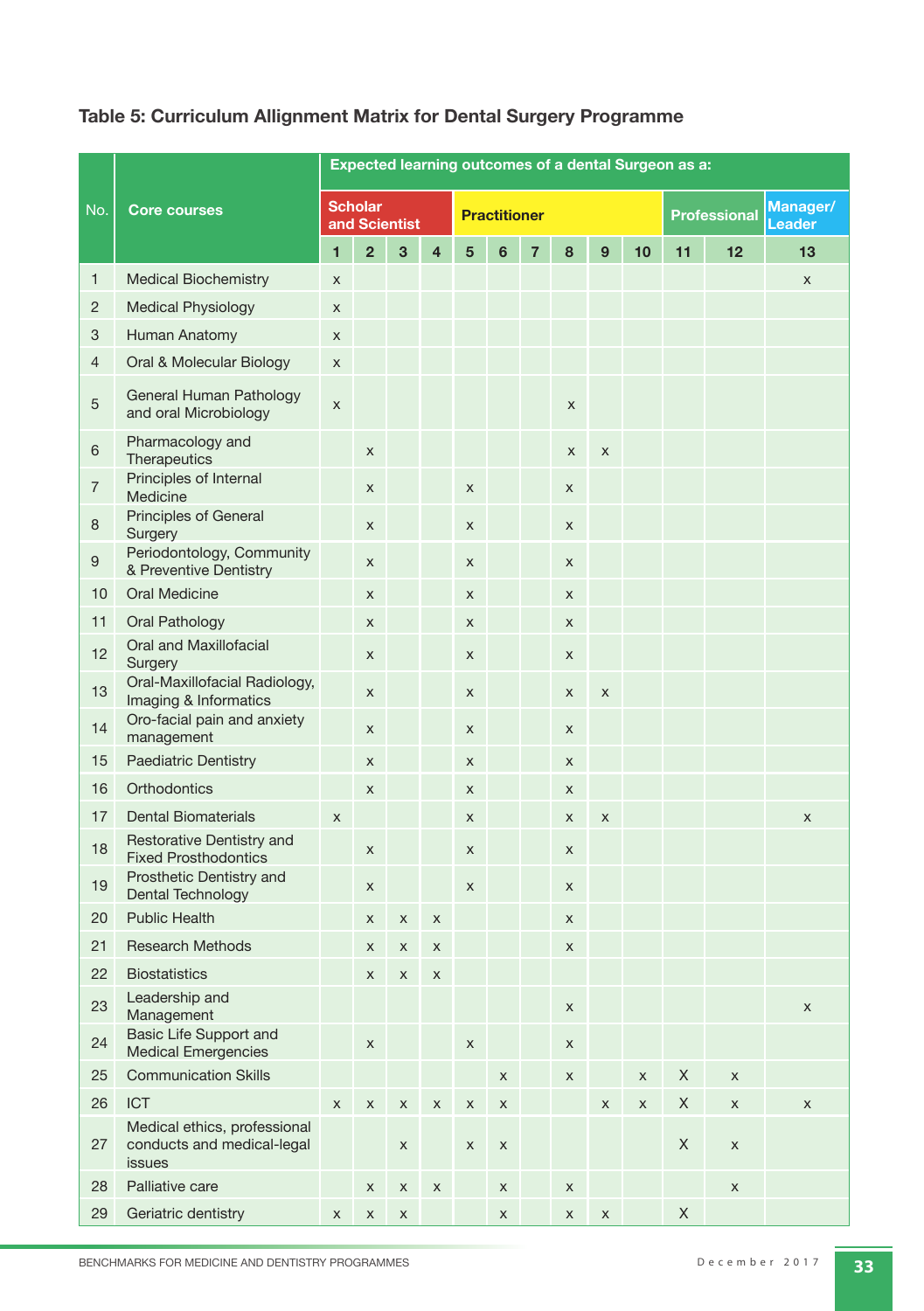#### **3.3.6 Elective Period in Dentistry**

All courses in BDS/DDS are mandatory. However, there will be a dedicated elective period whereby a student will choose/select an area of interest relevant to Dentistry. The student will work with assigned supervisor and at the end of this period and expcted to produce a written report.

#### **3.3.7 Credit Unit/Contact Hours**

*A Credit unit (CU)*: Credit is a measurement unit for notional or average learning time. The notional learning time includes all the activities, which a learner is expected to undertake in order to achieve the designated learning outcome. A credit is awarded when the specific set of learning outcomes for a module or program have been successfully demonstrated. Small amounts of measurable learning can therefore be credited and recorded, and can potentially be accumulated towards a minimum graduation load of 200 credit units for a five year programme and 240 credit units for six year programme.

Such activities include but are not limited to lectures, seminars/tutorials, assignments. Independent studies like project work/research, and practical training/field attachment.

A credit unit is equivalent to 15 contact hours of lectures, 30 hours of tutorial and 45 hours of practicals (bed-side teaching, lab works,…). Contact hour is a measure that represent an hour of scheduled learning activity or instruction for students.

#### **3.3.8 Student Assessment Methods**

The assessment will include:

- Continuous assessment
- Summative assessment

The assessment will be a combination of any of the following:

- Written
- Objectice Structured Practical Exammination (OSPE),
- Objective Structured Clinical Exammination (OSCE),
- Viva voce
- **Assignments**
- Logbook examination
- Seminar presentation
- Project assessment
- Practicals
- Case presentation
- Clinicals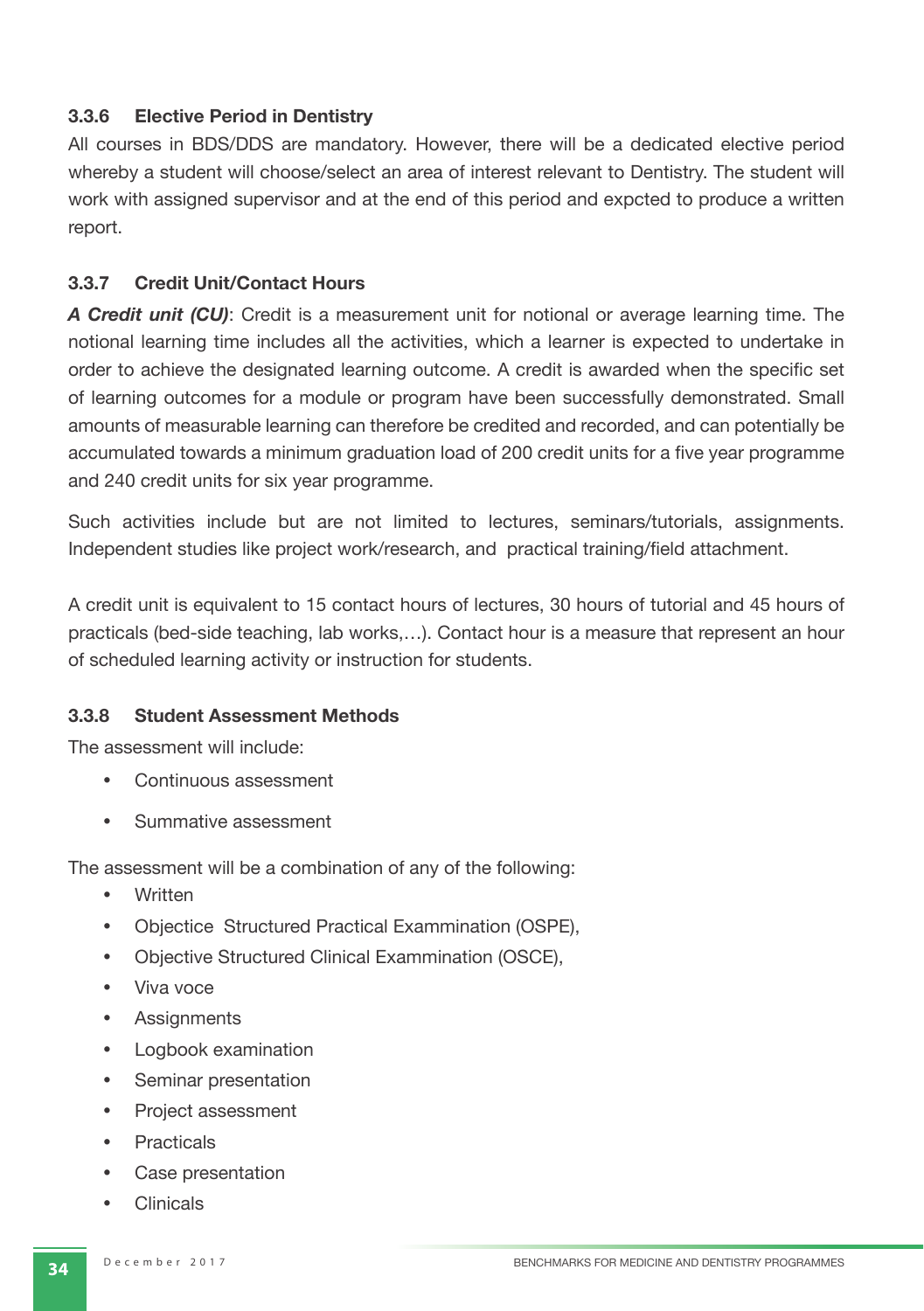#### **Note**:

- a) The programme should be formulated in such a way that a student who fails the clinical examination, fails the overall examination.
- b) Continuous assessment will contribute at least 30% of the total marks.

#### **3.3.9 Project Work in Dentistry**

The project work is a mandatory requirement for graduation. The purpose of the project work is to promote the development and application of critical thinking and problem solving skills that are fundamental to the integration of medical/dental science and clinical care. Students gain an understanding of the research process, limitations and variability of data, and the translation of research and critical thinking skills to clinical practice. Students are expected to articulate a relevant research question, decide on appropriate methods to address the question, collect and analyse the data, reach proper conclusions, and write a scientific report summarizing their work, including implications for further inquiry and/or clinical practice.

#### **3.3.10 Internship in Dentistry**

This is a training done in Dentistry and it is mandatory before full registration with medical professional regulatory bodies. It is an important period in a doctor's career. During this period, many practical skills are learnt and the knowledge and skills acquired during training are consolidated. A proper attitude by the intern and good guidance given by the supervisors inducts and orientates an individual into the professional life, which serves the doctors well throughout their career.

The ideal duration of internship is two years but it should not be less than 1 year.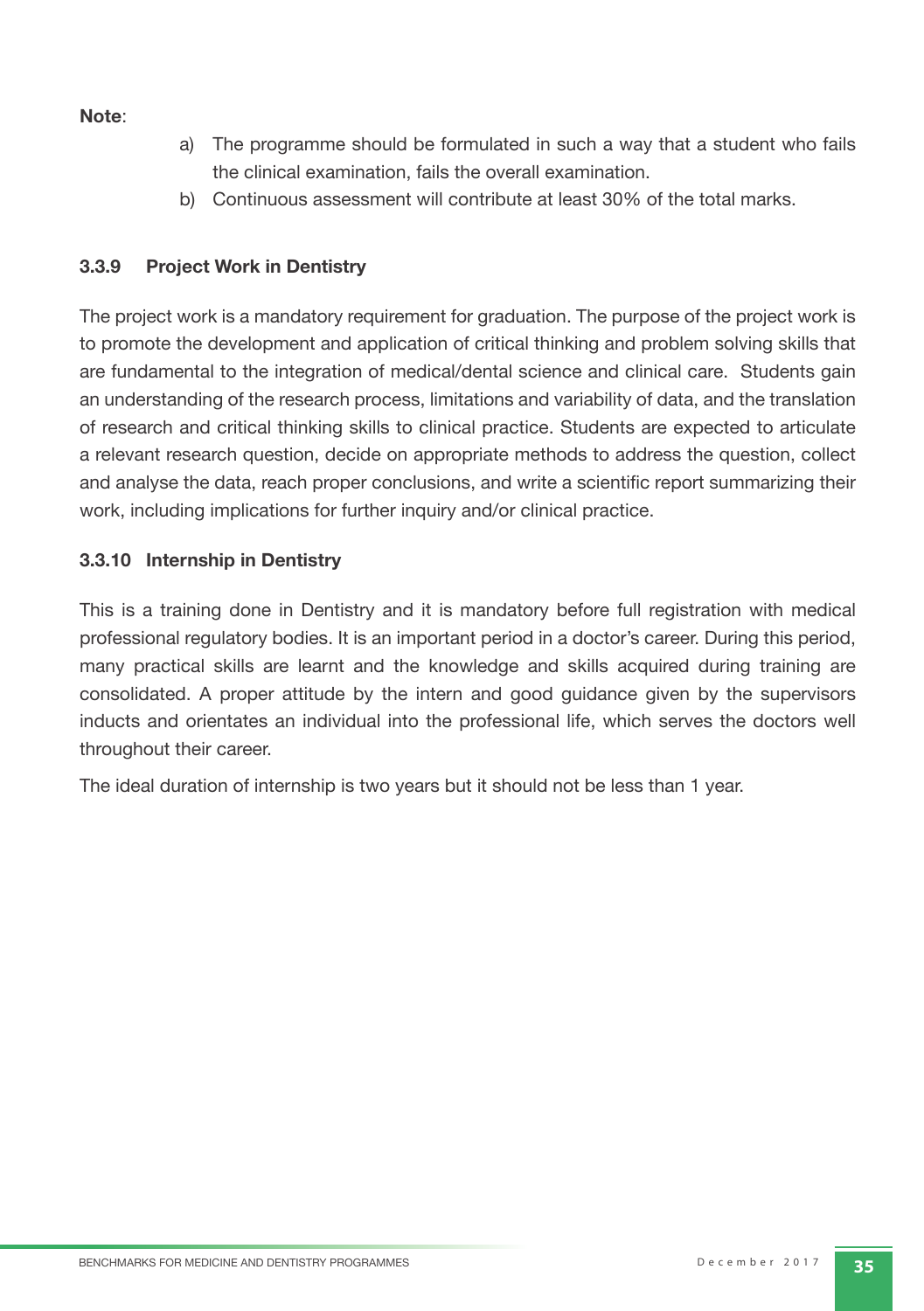# 4.0 References

- 1. http://www.gmc-uk.org/static/documents/content / Outcomes\_for\_ graduates\_Dec\_16.pdf
- 2. Doctors for tomorrow, 2015
- 3. Republic of Kenya, Bachelor of Medicine and Bachelor of Surgery. **Core Curriculum**
- 4. https://www.eemec.med.ed.ac.uk/pages/programme-themes
- 5. https://students.med.psu.edu/md-students/medical-student-research/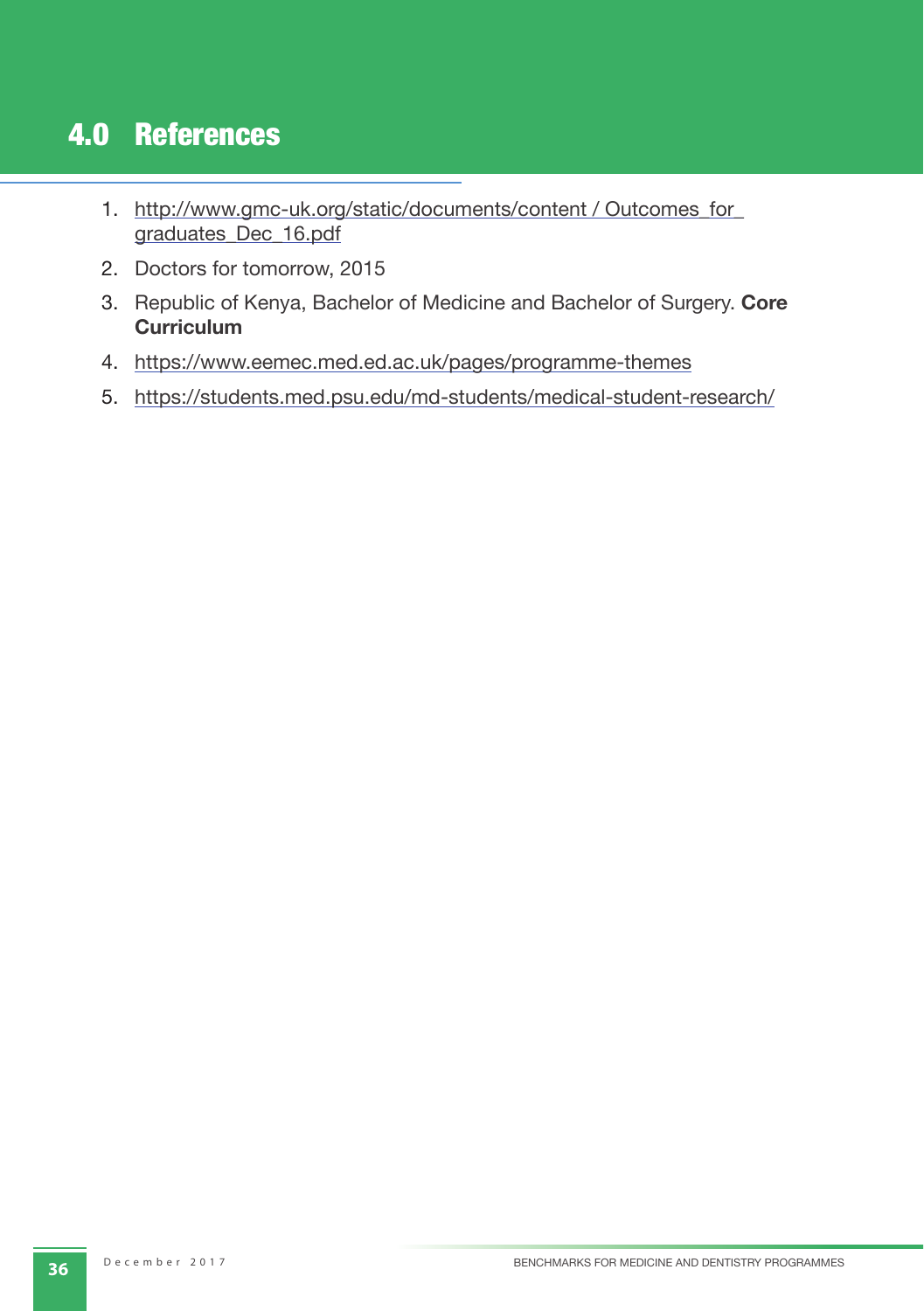- 1. Prof. Joel Okullo Odom, Uganga Medical and Dental Council-Uganda , Chairperson
- 2. Dr. Albert Nzayisenga, Rwanda Medical and Dental Council-Rwanda, Secretary; Rilima Paediatric Orthopedic Hospital, Bugesera, Eastern Rwanda.
- 3. Prof. B.O. Khwa-Otsyula, Moi University, Kenya
- 4. Prof. Janet Lutale- Medical Council of Tanganyika /Muhimbili University, Tanzania
- 5. Dr. Tom Ochola-Kenya Medical Practitionner and Dentist Board
- 6. Prof. Jean Baptiste Ngomirakiza, University of Burundi, Dean of Faculty of Medicine-Burundi
- 7. Prof. Elysee Baransaka, University of Burundi, Faculty of Medicine-Burundi
- 8. Dr. Osee Rurambya Sebatunzi, University of Rwanda, College of Medicine and Health Sciences, School of Medicine and Pharmacy-Rwanda
- 9. Prof. Okullo Isaac, Deputy Principal of Makerere University, College of Health **Sciences**
- 10. Prof. Naboth Mbembati, Muhimbili University of Health and Allied Sciences
- 11. Mr. Godfrey Omoda-Onyait, National Council for Higher Education, Uganda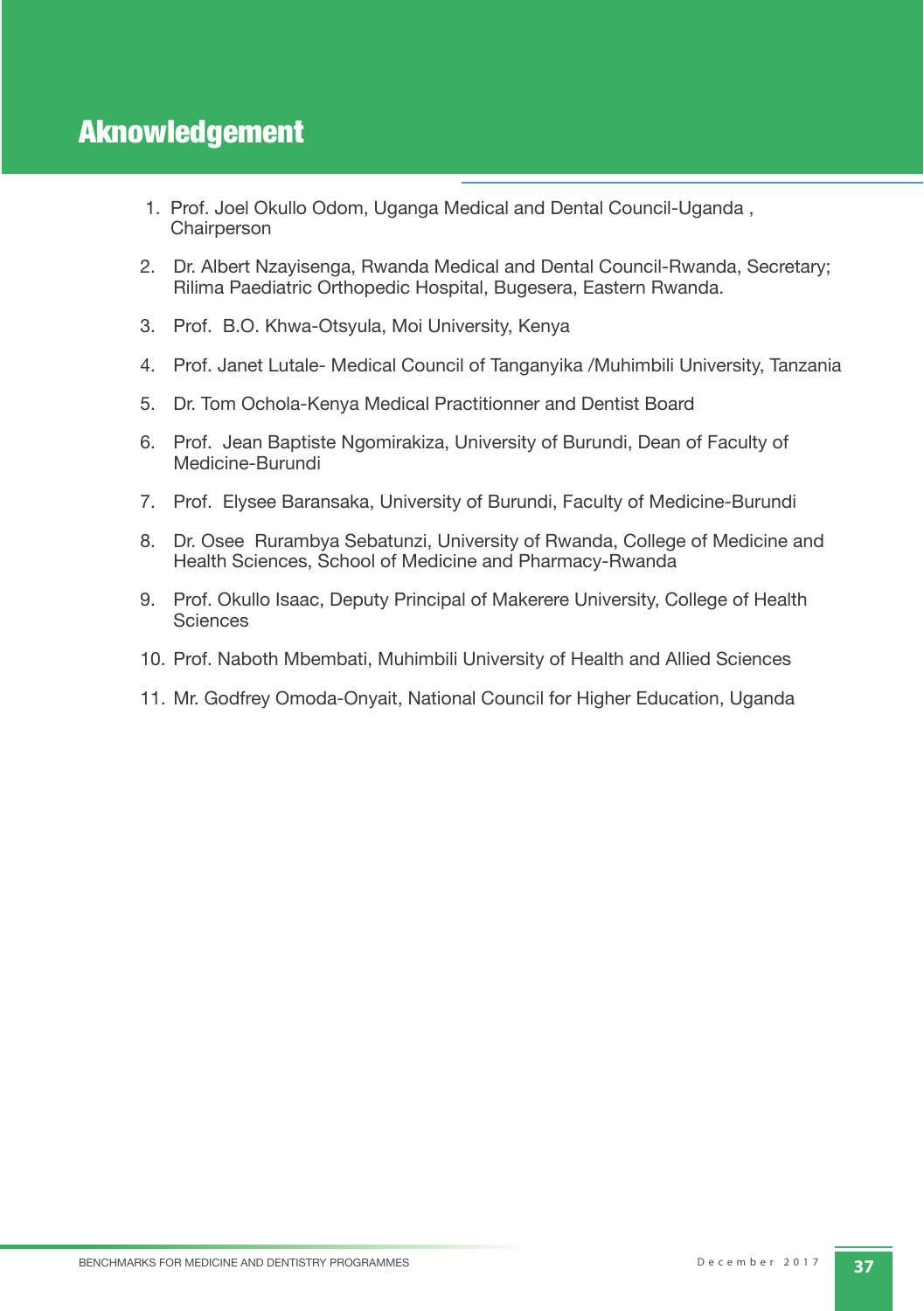# Facilitators:

- 1. Dr. Josephine Arasa,United States International University -Africa, School of Humanities and Social Sciences, PsychologyDepartment-Kenya
- 2. Mrs. Lynette G. Kisaka, Commission for University Education-Kenya